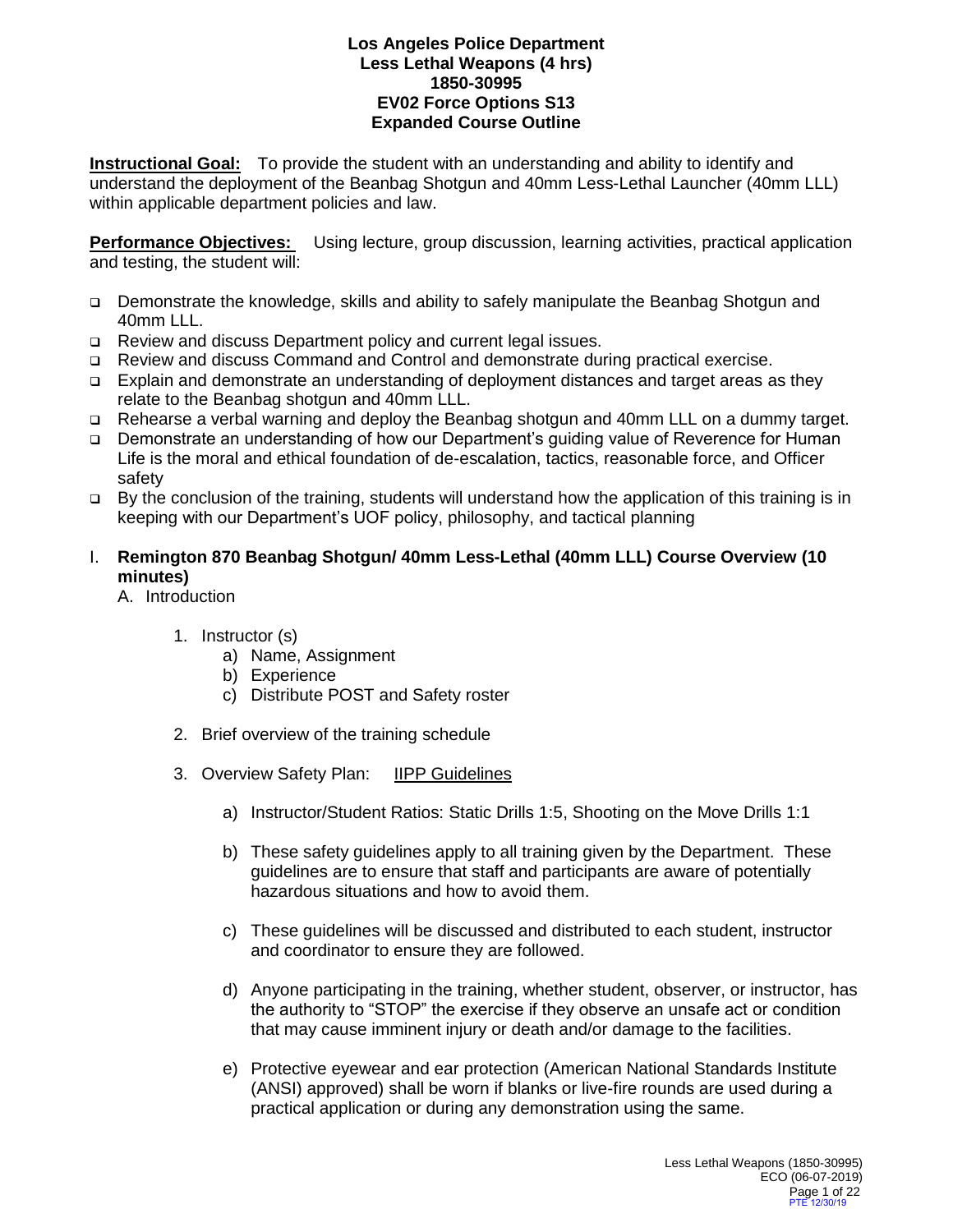- 4. Students shall immediately notify an instructor(s) or the training staff of any injury sustained during training, and use the following steps in the event of a serious injury
	- a) Render first aid and obtain appropriate medical assistance. Notify the Fire Department rescue ambulance via telephone, cellular phone, or police radio. Give specific directions to the location of the incident.
	- b) In case of a serious injury, all IIPP notifications and protocol shall be followed.
	- c) At each training location, there is a notebook located in the training unit's office also containing the emergency plan that is in place.
	- d) The Supervisor will ensure that the necessary Worker Compensation forms (PDAS-43) and other reports (Employee Notification Form / 15.7) are completed in a timely manner.
	- e) Transport to the local hospital for a major injury.
	- f) Facility Information

| Location:       | Davis Training Facility (Class 143/ Range C)<br>12001 Blucher Ave<br>Granada Hills, CA 91344<br>(818) 832-3700   |
|-----------------|------------------------------------------------------------------------------------------------------------------|
| Contact Person: | Kristin Traynor<br>12001 Blucher Ave<br>Granada Hills, CA 91344<br>(818) 832-3740                                |
| Local Hospital: | <b>Providence Holy Cross Medical Center</b><br>15031 Rinaldi Street<br>Mission Hills, CA 91345<br>(818) 365-8051 |

- B. **DISTRIBUTE:** Current Use of Force Directives for "Beanbag Shotgun" and "40mm Less Lethal Launcher", in addition to the Office of Administrative Services Notice 1.3, "USE OF LESS-LETHAL FORCE-CLARIFICATION" notice, dated January 22, 2018.
	- 1. Overview the handouts and ensure to address the key points
	- 2. Beanbag Shotgun/ 40mm LLL Course Requirements
		- a) The student shall pass the Beanbag Shotgun/ 40mm LLL written test with a score of 100%. If a score of 100% is not achieved, the student will meet with the instructor immediately after class to determine the correct answers and place their initials next to them to ensure the student's understanding of Department policy.
		- b) The student will safely manipulate the Beanbag Shotgun/ 40mm LLL and deploy multiple rounds from each on a dummy target.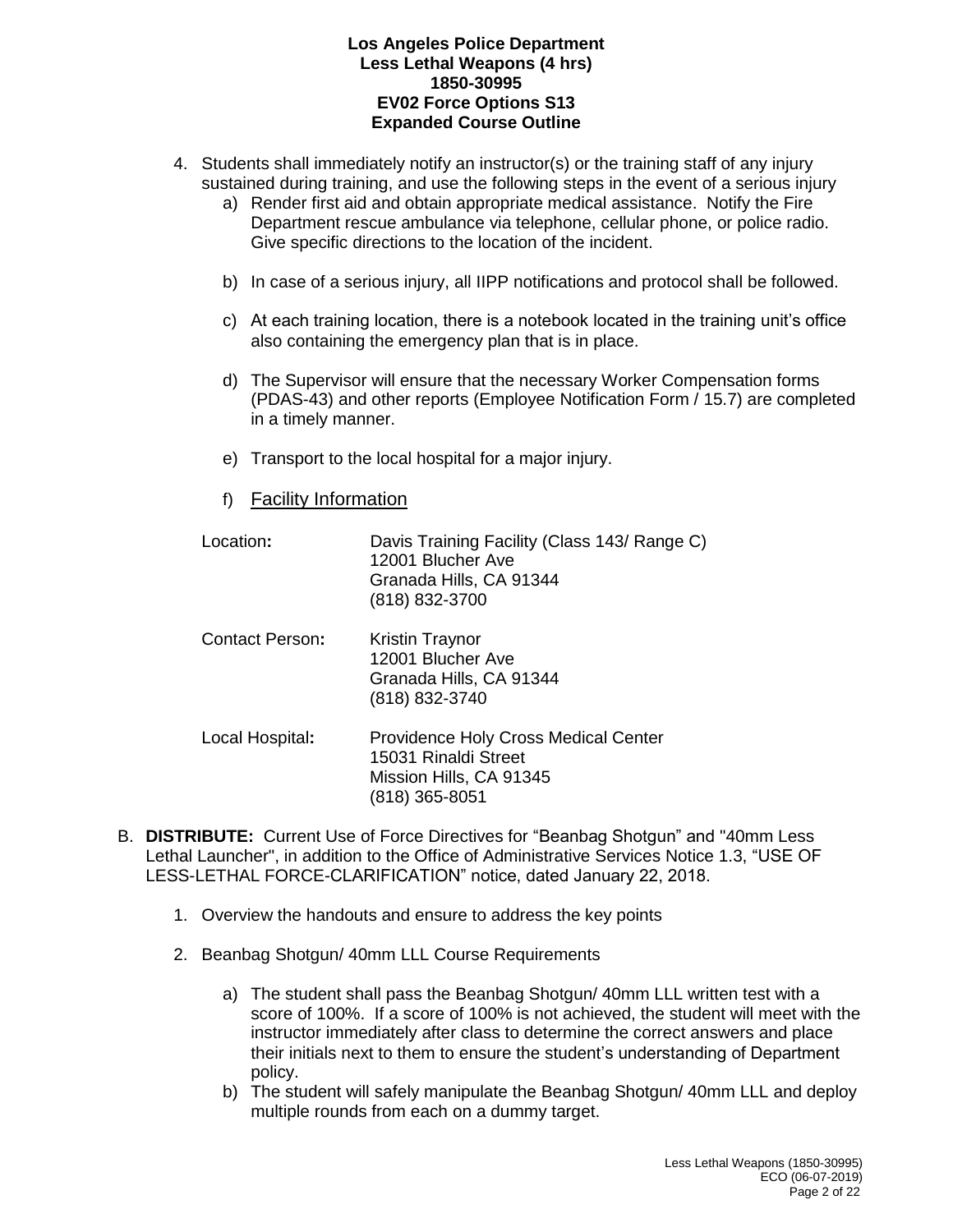- c) The student will communicate with partner officers during training to ensure readiness and avoid a potential contagious fire situation.
- d) The student will administer the verbal warning to suspect during training prior to the deployment of Target Specific Less-Lethal Impact munitions.
- e) The student will demonstrate an understanding of the designated target areas relating to the Beanbag Shotgun/ 40mm LLL.
- f) A serious violation of any safety rule is grounds for immediate removal from the class.

### C. *GROUP DISCUSSION:* The Four Basic Firearm Safety Rules

Purpose: To review the Four Basic Safety Rules by causing the student to think about and consider their importance and application on the range as well as in the field.

**Procedures:** Large group discussion

- 1. Conduct an open discussion that will cause the student to review and think about the importance of the Four Basic Firearm Safety Rules
	- a) All guns are always loaded.
	- b) Never allow the muzzle to cover anything you are not willing to shoot.
	- c) Keep your finger off the trigger until your sights are aligned on the target and you intend to shoot.
	- d) Be sure of your target
- 2. Consider asking the class questions about the application of the Four Basic Firearms Safety Rules and solicit their responses. Use the following examples or some of your own.
	- a) Which of the Four Basic Firearm Safety Rules do you think is the most important one and why?
	- b) Which of the Four Basic Firearm Safety Rules is violated on the range the most and why?
	- c) Which of the Four Basic Firearm Safety Rules is violated in the field the most and why?
	- d) Which of the Four Basic Firearm Safety Rules is violated in the home the most and why?
- 3. Reinforce that the safety rules apply at home, in the field as well as on the range during exercises such as unintentionally covering an officer, building searches and car stops

#### II. **Use of Force Review (15 minutes)**

Purpose: To Discuss use of force considerations, policy, legal issues, moral and ethical dilemmas to include De-Escalation and Reverence for Human Life.

#### **Procedures:** Large group discussion

Review Office of Administrative Services Notice 1.3, "Use of Less-Lethal Force-Clarification and openly discuss how it affects the use of less-lethal force options.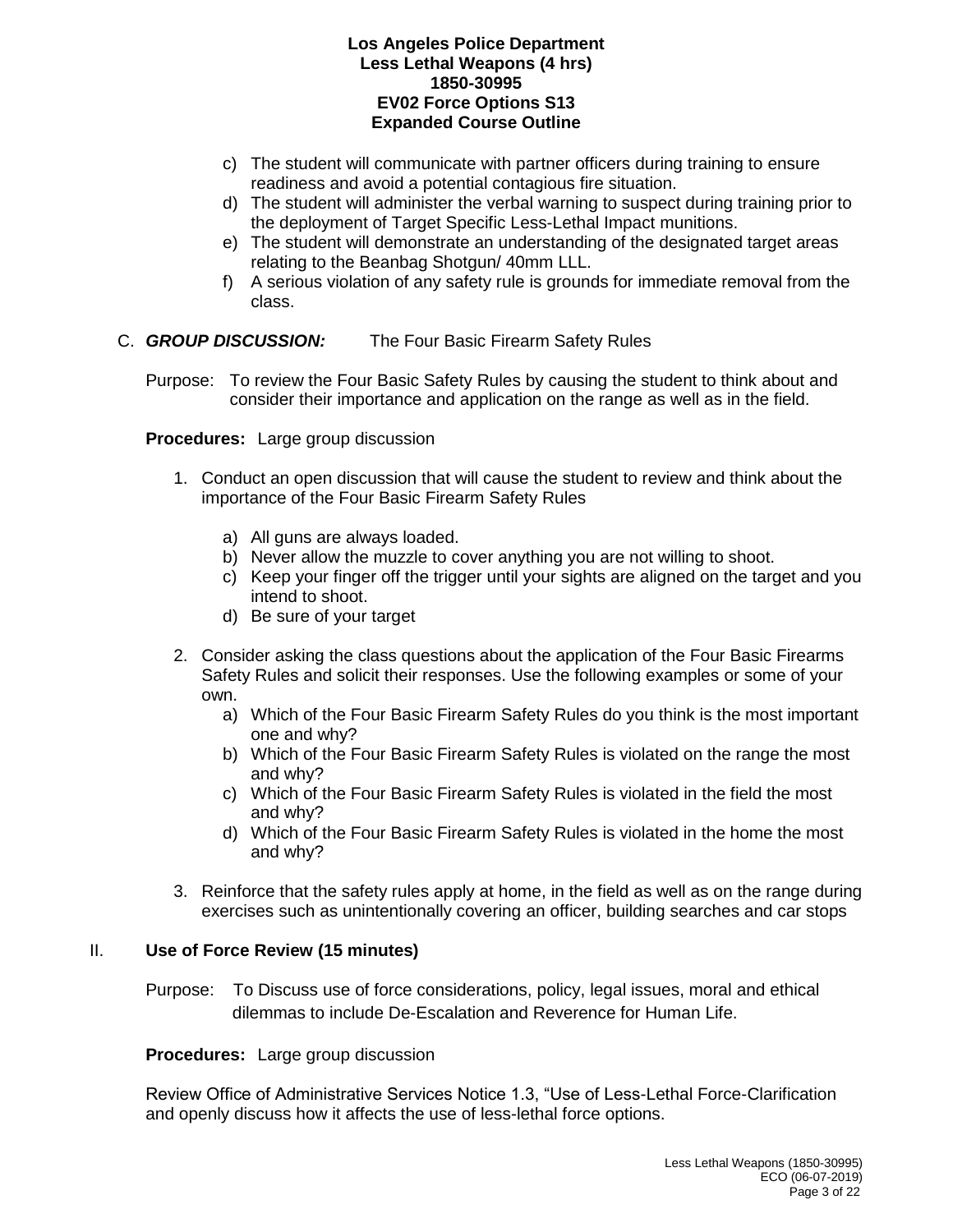- A. Reverence for Human Life<sup>1</sup>
	- 1. In Preamble for Use of Force Policy
	- 2. Why?
	- 3. How does this play into our decisions when using force?
- B. **California Penal Code section 835(b)** states that any peace officer who has reasonable cause to believe that the person to be arrested has committed a public offense may use objectively reasonable force to;
	- 1. Effect the arrest
	- 2. Prevent escape
	- 3. Overcome resistance
	- 4. Only reasonable force may be used
	- 5. You must have reasonable cause (probable cause) to believe that the person to be arrested has committed a public offense
- C. *Graham v. Connor* **490 U.S. 386 (1989)** affirms the "objectively reasonable" standard and states that the "reasonableness" of a particular use of force must be judged from the perspective of a reasonable officer on the scene, and its calculus must embody an allowance for the fact that police officers are often forced to make split-second decisions about the amount of force necessary in a particular situation.
	- 1. No 20/20 hindsight
	- 2. Based on the totality of facts known at the time
	- 3. Would another officer with similar training and experience, facing similar circumstances act the same way or use similar judgement?
	- 4. Does not have to be the best decision, just a reasonable decision

# D. **Tactical De-Escalation Techniques**<sup>2</sup>

- 1. Guided by the principal of reverence for human life
- 2. The use of techniques to:
	- a) Reduce the intensity of an encounter with a suspect; AND,
	- b) Enable an officer to have additional options to gain voluntary compliance; OR,
	- c) Mitigate the need to use a higher level of force
	- d) All while maintaining control of the situation
- 3. Tactical de-escalation **DOES NOT** require that an officer compromise their safety or increase the risk of physical harm to the public
- 4. Tactical de-escalation techniques should only be used when it is safe and prudent to do so
	- ➢ **P**lanning
	- ➢ **A**ssessment
	- ➢ **T**ime

 $\overline{a}$ 

- ➢ **R**edeployment and/or Containment
- ➢ **O**ther Resources

 $1$  LAPD Use of Force-Tactics Directive No. 1.1, Use of Force Policy, August 2017

<sup>2</sup> LAPD Use of Force-Tactics Directive No. 16, Tactical De-Escalation Techniques, October 2016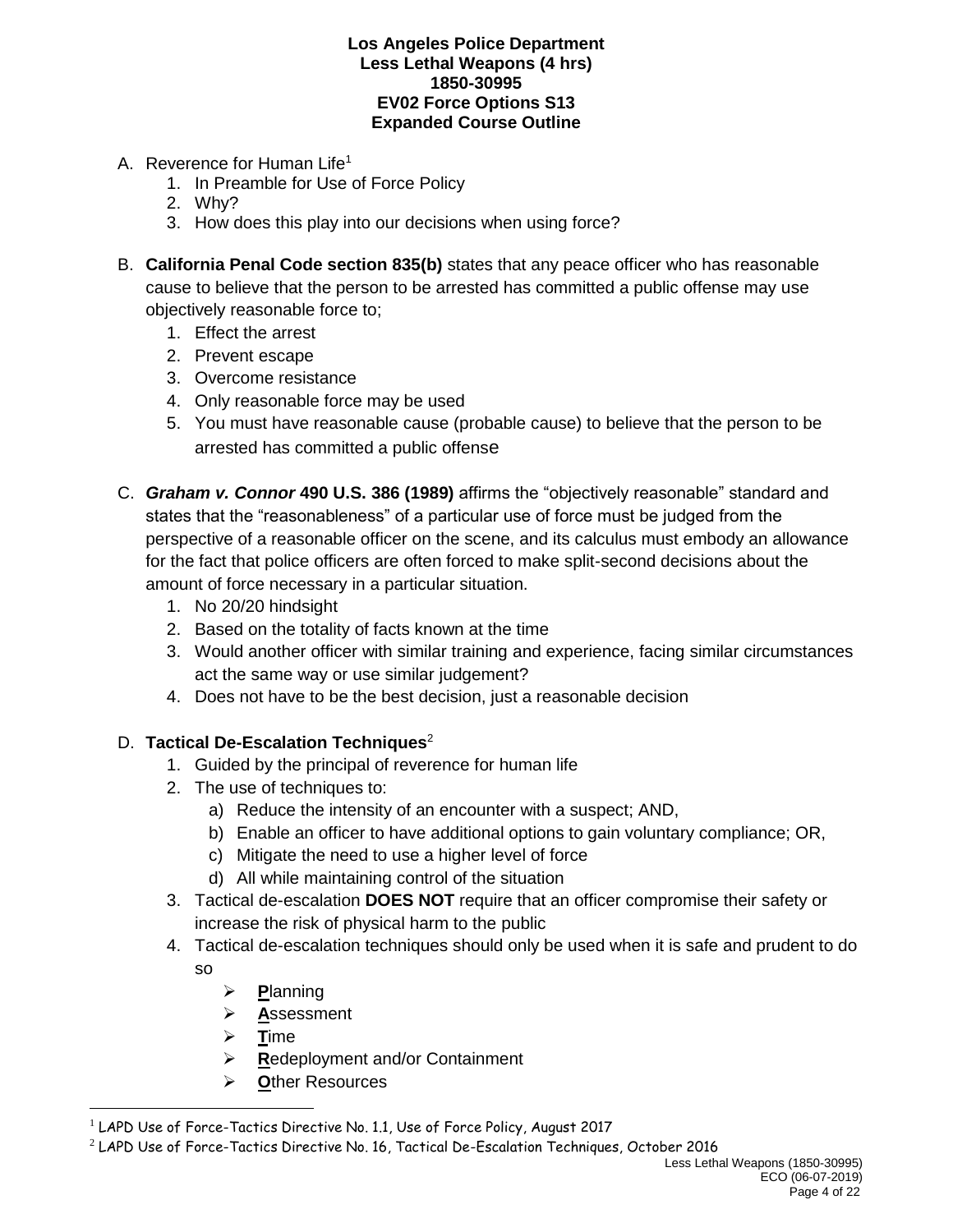➢ **L**ines of Communication

# E. **Less-Lethal Force-Clarification<sup>3</sup>**

- 1. Less-Lethal force options (OC Spray, baton, TASER, Beanbag Shotgun, 40mm LLL and Less-Lethal munitions) are only permissible when:
	- a) An officer reasonably believes the suspect or subject is violently resisting arrest; or,
	- b) Poses an immediate threat of violence or physical harm.
- 2. Less-Lethal force options shall not be used for a suspect or subject who is:
	- a) Passively resisting, or
	- b) Merely failing to comply with commands.
- 3. Verbal threats of violence or mere non-compliance do not alone justify the use of Less-Lethal force.
- 4. In addition, generally, an officer shall give a verbal warning prior to using such force when feasible.

# F. *Deorle v. Rutherford* **(2001DJDAR 2725)**

- 1. Officers have a duty to warn, if possible, before using any force option, including beanbags
- 2. The cloth cased shot constitutes force which carries significant risk of serious injury and thus is no to be deployed lightly

## G. *Bryan v. McPherson* **(630 F.3d 805)**

- 1. X26 TASER and similar devices, when used in dart mode, constitute an "intermediate, significant level of force that must be justified by the governmental interest involved."
- 2. Placed the taser at a higher level of force than most law enforcement agencies and the International Association of Chiefs of Police had placed them

## *H. Young v. County of Los Angeles*

- 1. Traffic stop for a seatbelt violation (infraction)
- 2. Pepper spray and baton blows are "intermediate force" because they are "capable of inflicting significant pain and causing serious injury," and therefore "present a significant intrusion upon an individual's liberty interests."

## III. **Use-of-Force Policy and Legal Considerations for Less-Lethal Impact Munitions (15 minutes)**

## A. **Beanbag Shotgun<sup>4</sup> / 40mm LLL<sup>5</sup>**

 $\overline{a}$ 

1. Whenever practicable, officers shall exercise de-escalation techniques to resolve potential use of force incidents and seek voluntary compliance from suspects/ subjects.

<sup>3</sup> Office of Administrative Services Notice 1.3, Use of Less-Lethal Force Clarification, January 22, 2018

<sup>4</sup> LAPD Use of Force-Tactics Directive No. 16, Beanbag Shotgun, July 2018

<sup>5</sup> LAPD Use of Force-Tactics Directive No. 17, 40mm LLL, July 2018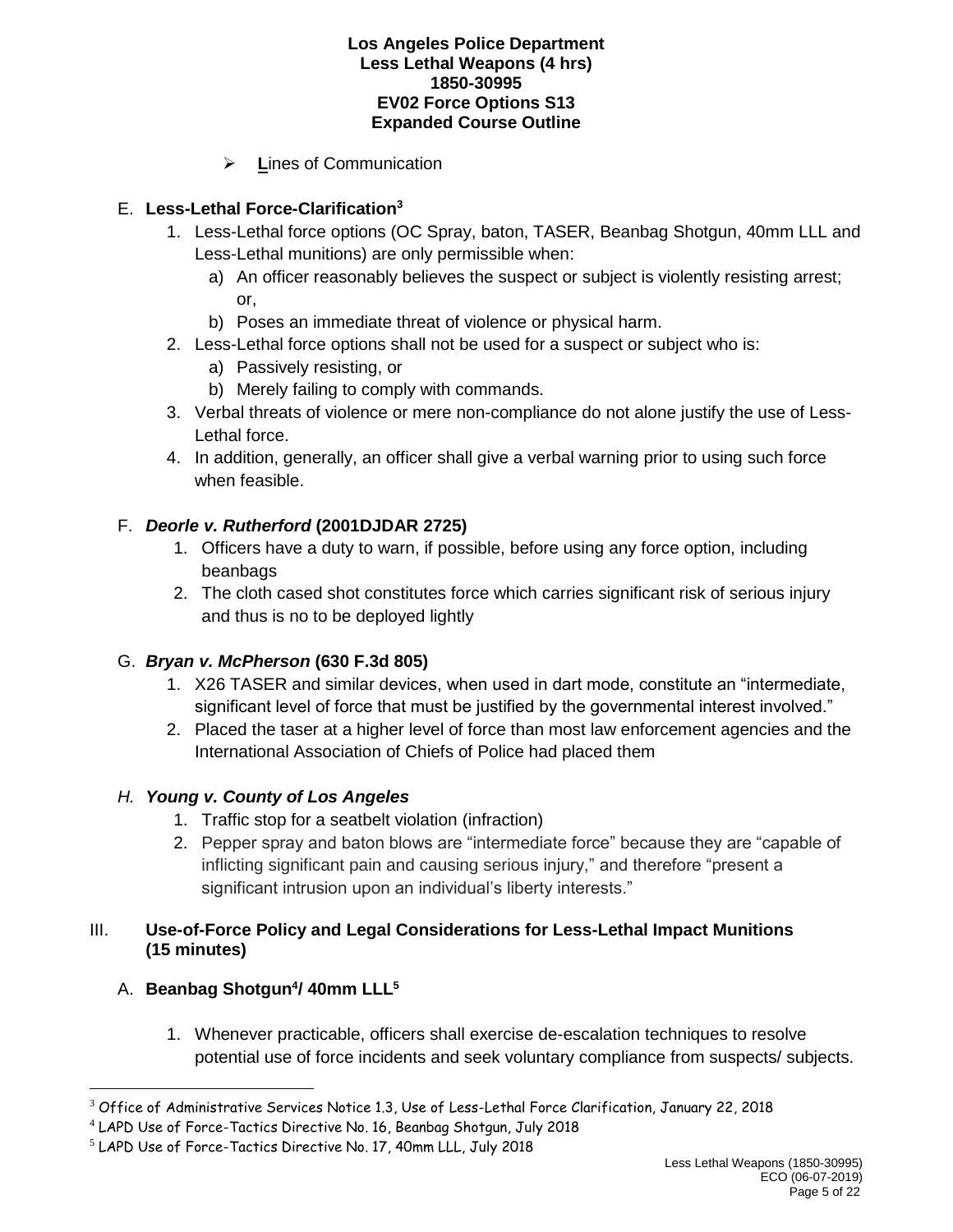- 2. Use of Less-Lethal force options are only permissible when;
	- a) An officer reasonably believes that a suspect or subject is violently resisting arrest, or
	- b) Poses an immediate threat of violence or physical harm
- 3. Less-Lethal force options shall not be used for a suspect or subject who is;
	- a) Passively resisting, or
	- b) Merely failing to comply with commands
- 4. An officer may use the Beanbag Shotgun OR 40mm LLL as a reasonable force option to control a suspect when **the suspect poses an immediate threat to the safety of the officer or others.**
- 5. The following **DO NOT** alone justify the use of the impact munitions:
	- a) Verbal threats of violence; OR,
	- b) Mere non-compliance
- 6. Officers shall also consider:
	- a) The severity of the crime versus the governmental interest in the seizure; AND,
	- b) Whether the suspect was actively resisting arrest or attempting to evade arrest

## B. **Verbal Warning**

- 1. An officer shall, when feasible give a verbal warning prior to using impact munitions to control an individual.
- 2. The verbal warning should include;
	- a) A command, similar to "drop the weapon" or "stop what you are doing"; **and,**
	- b) A warning of potential consequences, similar to "or we may use the Beanbag Shotgun and that may cause you injury"
- 3. The warning is not required when;
	- a) An officer is attacked and must respond to the suspect's actions; OR,
	- b) Insufficient time to give the warning; OR,
	- c) A tactical plan requires the element of surprise to stabilize the situation
- 4. The use or non-use of the verbal warning shall be documented in the Non-Categorical Use of Force Report, Form 1.67.05.
- 5. The Use of Force Summary heading shall include;
	- a) The name of the officer giving the warning and what was stated; OR,
	- b) An explanation and appropriate justification for not using the warning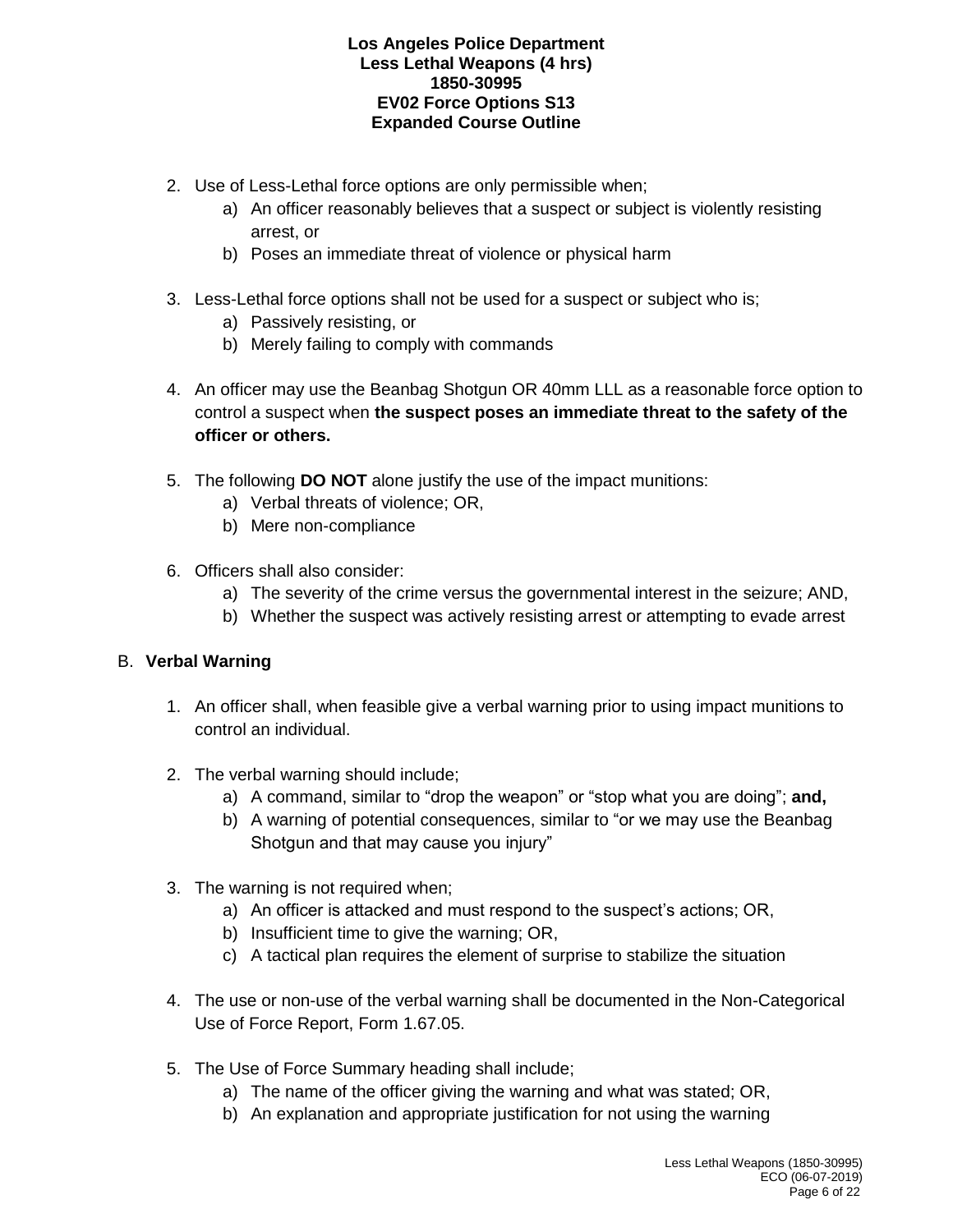- c) Statements that the "element of surprise was needed" or "for officer safety" will not alone justify non-use of the warning
- 6. The use of the warning, or the reasons for non-use will be factors in determining whether the use of force was objectively reasonable
- 7. Ask How could a verbal warning possibly de-escalate a tense encounter with a suspect?
	- a) The suspect may recognize the reality of the situation
	- b) They may change their behavior if they know what is pending
	- c) It could cause fear that facilitates compliance
	- d) Gives the suspect time to re-evaluate his/her situation

# C. **Less-Lethal Impact Munition Target Areas**

- 1. Primary;
	- a) Naval area
	- b) Belt line
- 2. Secondary;
	- a) Legs
	- b) Arms
	- c) Hands (If the hand is the selected target, consider its location and what it is holding)
		- 1) Circumstances may make it difficult to target secondary areas.
		- 2) Secondary areas may not provide the desired effect of temporary incapacitation that is more easily achieved by targeting the naval or belt line area.
- 3. Prohibited areas due to potential for serious injuries;
	- a) Head
	- b) Neck
	- c) Spine
	- d) Chest
	- e) Groin
	- f) Kidneys

# IV. **Approved Target Specific Less-Lethal Launchers and Impact Munitions (10 minutes)**

## A. **Beanbag Shotgun**

- 1. Remington 870 shotgun with the following modifications;
	- a) Green colored Stock
	- b) Green colored Slide Handle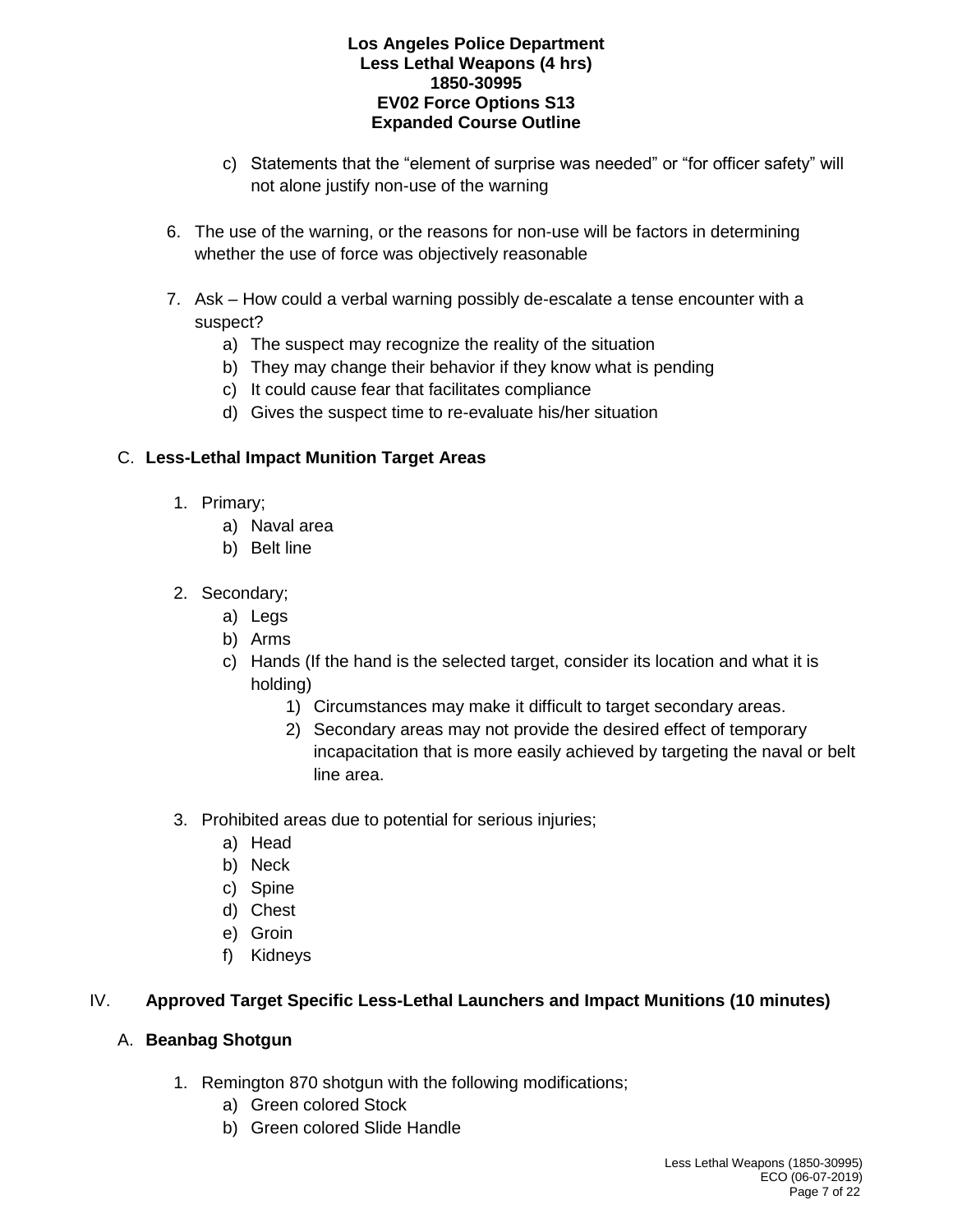- c) Green Sling
- d) Side-saddle ammunition carrier
- e) Rifled Barrel
- f) Serial number designation, "BB" and numerical serial number
- 2. Manipulations and functions are identical to the duty Remington 870 shotgun issued by the department.

### B. **Beanbag Ammunition**

- 1. Manufactured by Combined Tactical Systems (CTS)
- 2. Hull is marked, "2588 LAPD Super Sock"
- 3. Hull is clear allowing for visual verification that the round is a less-lethal beanbag.
- 4. Impact munition is a yellow-colored fabric bag, similar in shape to a sock.
	- a) Filled with #9 lead shot
	- b) 40 grams in weight
	- c) Muzzle velocity of projectile is approximately 300 feet per second
	- d) Designed to be non-penetrating
	- e) Upon impact the projectile flattens and distributes its energy over a broad surface area
- 5. Only less-lethal beanbag ammunition shall be loaded into the Beanbag Shotgun. Duty buckshot or slug ammunition shall not be loaded or fired from the Beanbag Shotgun.
- 6. Officers shall verify and ensure that only authorized ammunition is loaded into the Beanbag Shotgun prior to deploying

## C. **40mm LLL**

- 1. Safariland, LMT (Lewis Machine and Tool) Model 1425
	- a) Weight  $= 3.5$  pounds
	- b) 28 inches in overall length
	- c) Rifled barrel that is 14 inches long
	- d) Bore of 40mm (1.6 inches)
	- e) No manual safety
- 2. The 40mm launcher is capable of firing a variety of ammunition such as chemical agents, "eXact iMpact" sponge rounds, 40mm bean bag rounds, multiple wood baton rounds, multiple foam rubber baton rounds, and stinger (multiple rubber balls in .32, .50, and .60 caliber) rounds.
- 3. Sight System
	- a) Eotech Holographic Sights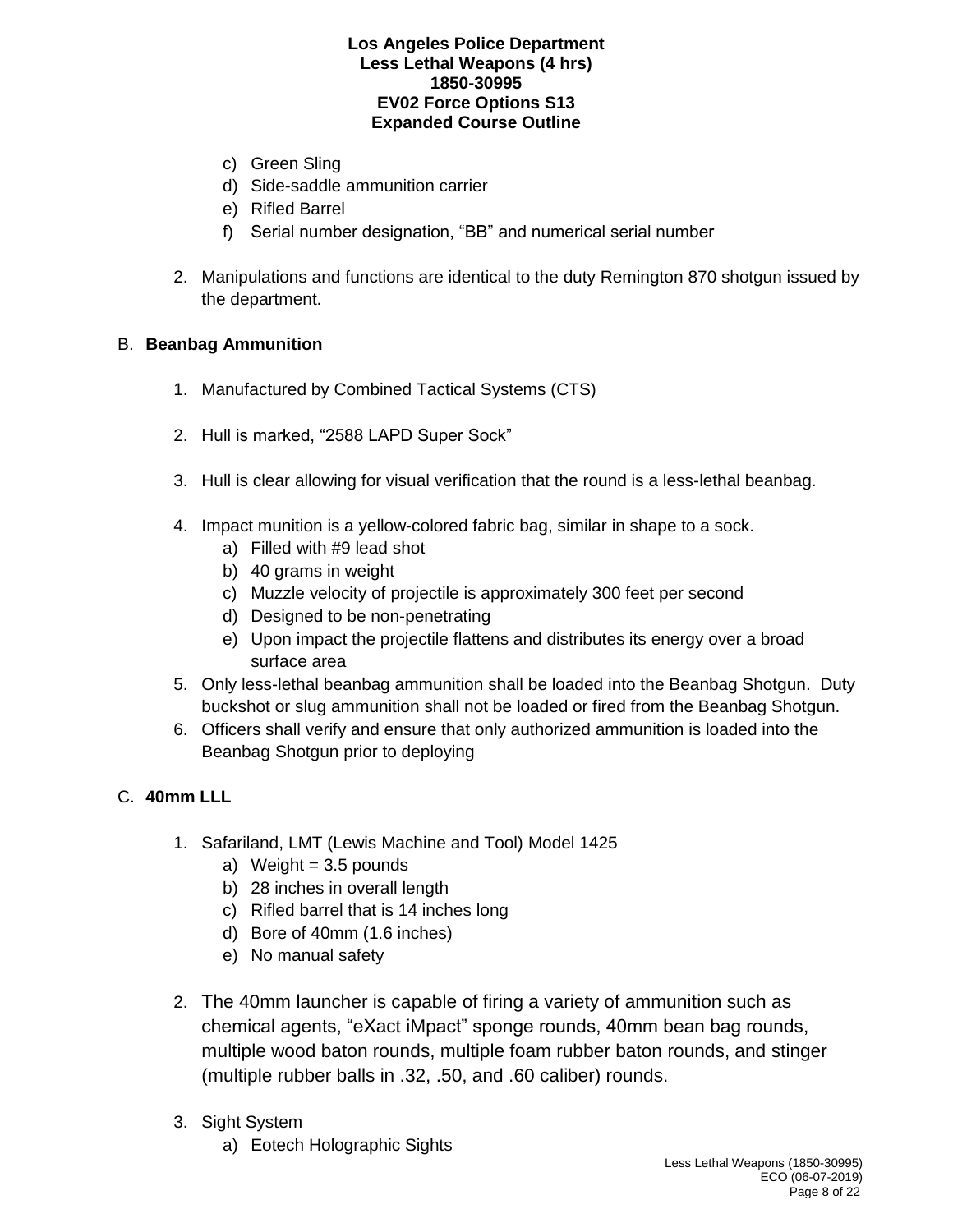- b) Iron sights are not readily available due to the Eotech Sight
- c) Eotech Holographic Sights are zeroed at 75 feet and shall not be adjusted by officers in the field
- 4. Three-point sling
	- a) The support arm and head pass through the sling and adjusted to body size
	- b) The launcher hangs in front of the chest

# D. **40mm LLL Ammunition**

- 1. Currently the 40mm "eXact iMpact" sponge round ammunition is authorized.
	- a) Aluminum case with a black plastic and blue sponge projectile.
	- b) The black plastic base of the projectile contacts the lands in the barrel of the launcher; this imparts a stabilizing spin for increased accuracy.
	- c) Velocity and energy levels are maintained over a wide range of distances due to the aerodynamic shape of the projectile.
	- d) Smokeless powder is used as the propellant; this reduces barrel fouling and eliminated the cloud of smoke that black powder ammunition produces.
	- e) Weight: 30 grams (460 grains)
	- f) Diameter: 40mm (1.6 inches)
	- g) Frontal surface area: 2 square inches
	- h) Velocity/Energy muzzle: 325 feet per second/118 foot pounds.
- 2. Officers shall inspect the ammunition and the holder to ensure only the 40mm eXact iMpact sponge round is utilized.

# V. **Check-out and Storage (5 minutes)**

- A. Remington 870 Beanbag Shotguns are stored inside each Area's Kit Room
	- 1. Each Beanbag Shotgun should be stored in an unloaded condition and have 6 rounds of Beanbag ammunition stored in the side-saddle
	- 2. Only Beanbag certified officers may check out or deploy the Beanbag Shotgun
	- 3. A 6-Point Safety Check (BEEFSS) should be performed on the Beanbag Shotgun each time it is checked out of the Kit Room
	- 4. While on patrol, the Beanbag Shotgun should be loaded to Patrol Ready condition
		- a) Empty chamber
		- b) 4 rounds in the magazine tube
		- c) 2 rounds stored on the side-saddle
- B. 40mm Less-Lethal Launchers are stored inside each Area's Kit Room
	- 1. The 40mm LLL shall be stored in an unloaded condition, in the plastic storage case along with *(3)* 40mm sponge rounds. The sling remains attached to the launcher
	- 2. Only 40mm Launcher Certified officers may check out or deploy the launcher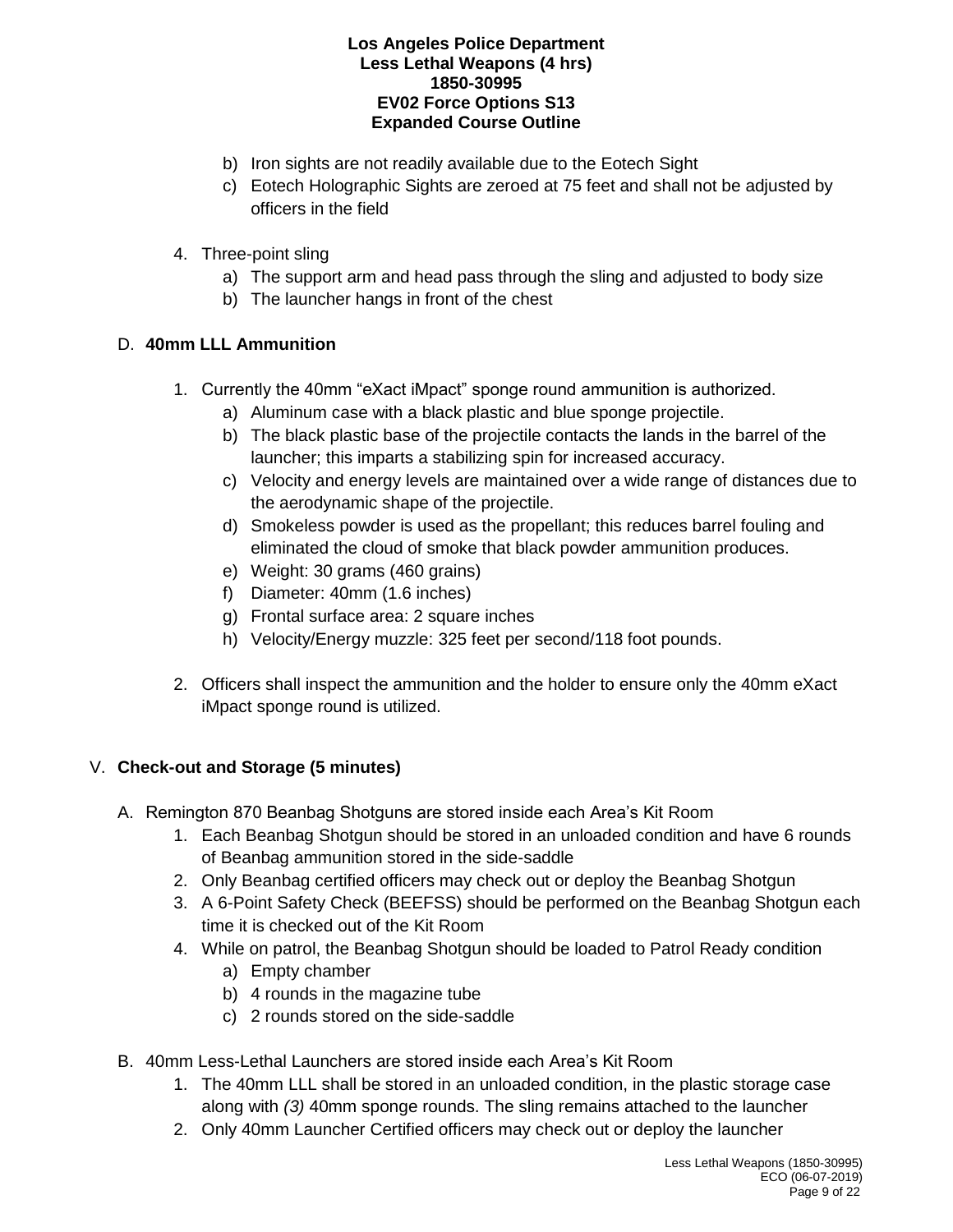- 3. The launcher shall be inspected to ensure that it is in working order, the sight is checked to verify that it is functioning, and the battery is in good condition, the sling is attached, and there are five sponge rounds
- 4. While on patrol, the 40mm LLL will be stored unloaded in the trunk of the vehicle
- C. Kit Room Procedures
	- 1. Less-Lethal Launchers shall not be exchanged between officers starting their tour of duty. They shall be checked out of the kit room at start of watch and returned to the kit room at end of watch
	- 2. After firing, the Less-Lethal Launcher shall be cleaned and inspected by the area/division armorer who will also replace any expended ammunition. Empty cases (brass) for the 40mm Launcher are turned in with the launcher to the Kit Room
- D. Care and Cleaning
	- 1. Remington 870 Beanbag Shotgun
		- a) After being fired, shall be cleaned and inspected by the divisional armorer
	- 2. 40mm Less-Lethal Launcher
		- a) Should be cleaned every time it is used.
		- b) Firearm cleaning solvents and lubricants should be used.
		- c) The bore should be cleaned with a brush, patches, and solvent.
		- d) Barrel hinge and trigger mechanism should be kept lubricated.
		- e) Solvents and/or oil should not be used on the sight system.

## VI. **Kinetic Energy Information and Physiological Aspects (5 minutes)**

- A. Kinetic Energy
	- 1. A form of energy created by the movement of a mass as it strikes an object.
	- 2. It is expressed in foot pounds.
	- 3. A foot pound is the amount of energy it takes to move one pound (mass) a distance of one foot.
	- 4. General Comparisons:
		- a) CPR chest compressions generate approximately 0.5ft/lbs
		- b) A little league fastball generates approximately 120 ft./lbs of energy
		- c) A .38 special generates approximately 377 ft./lbs of energy
		- d) A 40 gram Bean Bag generates approximately 120 ft./lbs of energy
		- e) The Def Tec eXact iMpact Sponge round generates approximately 118 ft./lbs of energy
- B. Physiological Aspects
	- 1. Blunt Force
		- a) A blunt object striking some part of the body
		- b) Abrasions, contusions, fractures, and penetration are all possible
		- c) Upon impact, the projectile creates stimulation of the pain receptors and movement of body tissues.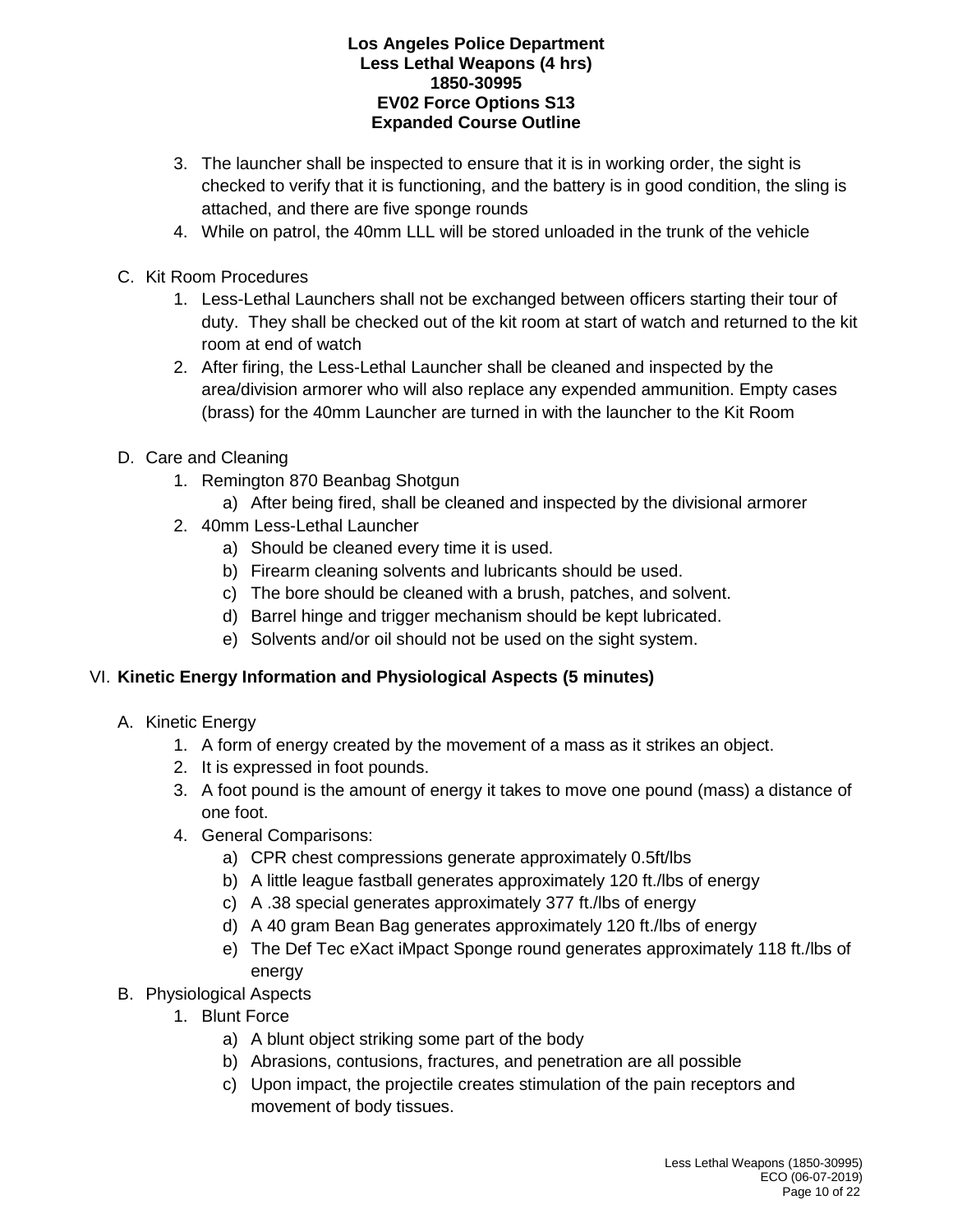# VII.**Considerations for Deployment of Less-Lethal Impact Munitions During a Tactical Incident (10 minutes)**

- A. Target Specific Less-Lethal Impact Munitions
	- 1. Capable of consistently and accurately hitting a specific target
	- 2. Effective through the use of kinetic energy and blunt force
	- 3. Should be thought of as an extended range baton
		- a) The main advantage of utilizing Less-Lethal Impact Munitions over other lesslethal force options is the increased deployment range
		- b) If available, cover should be used
		- c) Distance  $+$  Cover = Time
- B. Remington 870 Beanbag Shotgun/ 2588 Super Sock Round
	- 1. No operational distance limitations as the bag is ready for impact once it is fired
	- 2. Recommended minimum deployment distance is 5 feet
		- a) Allows for weapon retention techniques
		- b) Prevents suspect from easily grabbing the barrel of the shotgun
		- c) Affords officers more time to react to suspect actions
	- 3. Maximum recommended deployment distance is 45 feet
		- a) Accuracy of the Beanbag may be degraded at distances greater than 60 feet
		- b) The 2588 Super Sock round may not have sufficient impact energy at distances greater than 60 feet
		- c) A longer distance may require officers to be exposed to the suspect for an extended amount of time when approaching to handcuff
	- 4. Radio terminology for the Beanbag Shotgun is, "Code Sam"
- C. 40mm LLL/ eXact iMpact Sponge Round
	- 1. Minimum deployment distance is 5 feet (**Manufacturer recommendation**)
		- a) Allows for weapon retention techniques
		- b) Prevents suspect from easily grabbing the 40mm LLL
		- c) Affords officers more time to react to suspect actions
	- 2. Maximum recommended deployment distance is 110 feet
		- a) Accuracy of the Beanbag may be degraded at distances greater than 60 feet
		- b) The 2588 Super Sock round may not have sufficient impact energy at distances greater than 60 feet
		- c) A longer distance may require officers to be exposed to the suspect for an extended amount of time when approaching to handcuff
	- 3. Radio terminology for the 40mm LLL is, "Code Sam 40"
- D. If officers encounter a self-mutilating or suicidal individual, the use of Target Specific Less-Lethal Impact Munitions may be a reasonable force option (based on the tactical scenario) to stop his or her actions. This will allow the individual to receive the needed emergency medical treatment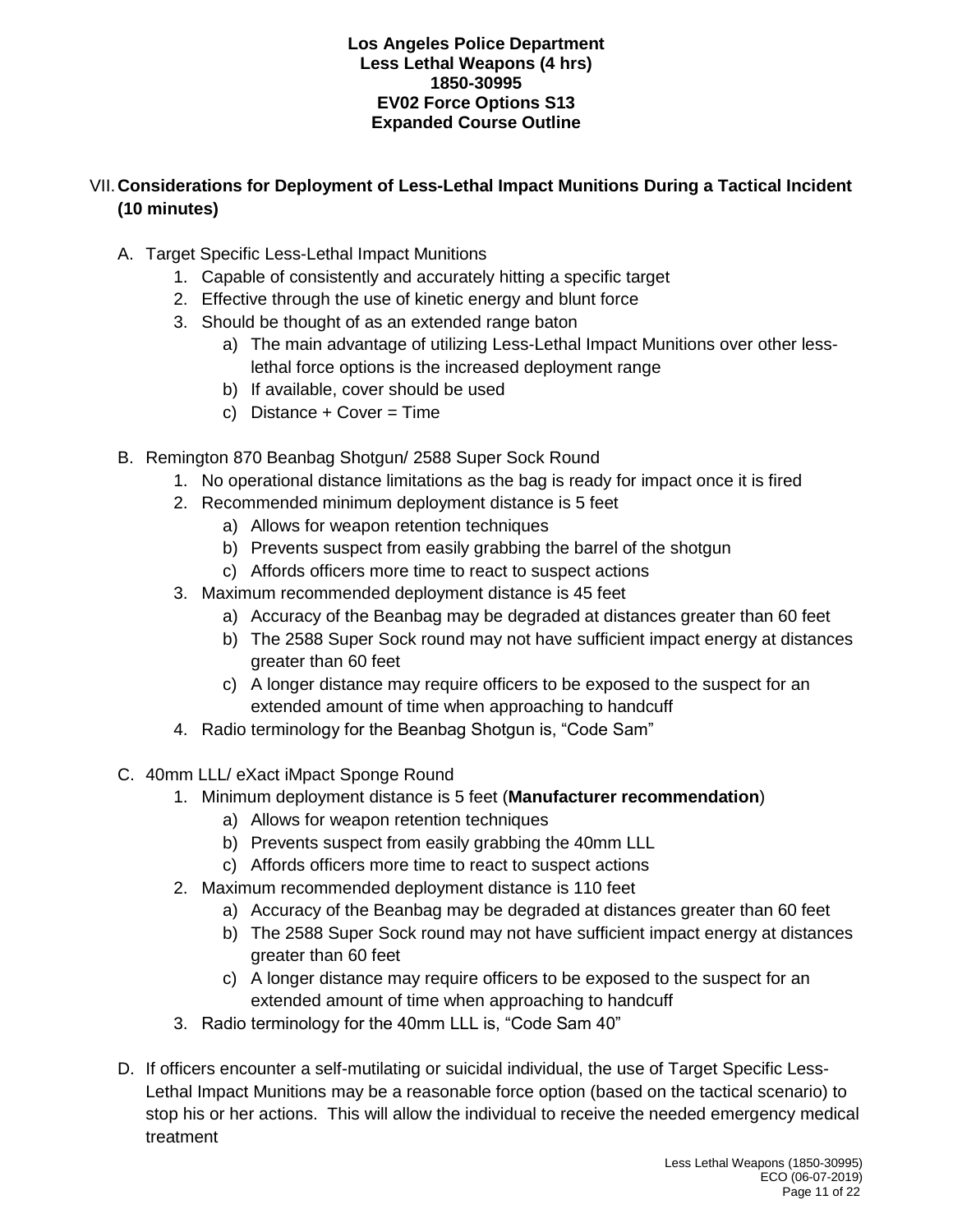E. Target Specific Less-Lethal Impact Munitions are not a substitute for deadly force

# VIII. **Comparison of Less-Lethal Force Options (10 minutes)**

- A. Kicks, strikes (baton, ASP)
	- 1. Requires close proximity to the suspect
	- 2. May not affect violent, under the influence or mentally ill suspects
	- 3. Size of suspect vs. size of officer
	- 4. Abilities of officer vs. abilities of suspect
	- 5. Proper approach, stance
		- a) Gun leg back
		- b) Balanced stance
	- 6. Wait for additional officers, time permitting
- B. OC Spray (Oleoresin Capsicum)
	- 1. Optimal range is 3 12 feet
	- 2. Within 3 feet the pressurized contents can cause injury to the eyes
	- 3. Must be sprayed directly into the suspect's face
	- 4. May not affect violent, under the influence or mentally ill suspects
	- 5. May affect officers in confined spaces
	- 6. Accuracy can be affected by wind
	- 7. Can easily be deflected by the suspect
- C. TASER (X26P)
	- 1. Deployment range 0 21 feet (optimal range 7-15 feet)
	- 2. The optimal target areas are the back and naval area for the probes. Forearm, outside of thigh, calf muscle for drive stun/direct stun. Avoid using the stun feature on the neck, face, head, and groin
	- 3. Is not dependent on pain and can be effective on subjects with a high level of pain tolerance
	- 4. Needs sufficient space between probes to achieve Neuro-Muscular Incapacitation (NMI)
	- 5. Drive stun alone will not usually achieve (NMI), only localized pain
	- 6. Only deployable on one suspect at a time
	- 7. Slow to reload
	- 8. When practicable, officers should avoid using the TASER on individuals who:
		- a) Are on an elevated or unstable surface which could cause a fall that could result in a significant impact injury
		- b) Are operating or riding any mode of transportation
		- c) Are located in water, mud, or a marsh, and the ability to move is restricted
		- d) Are known to have pacemaker, be pregnant, under 12 years of age, elderly or visibly frail
		- e) Are near flammable or combustible fumes/liquids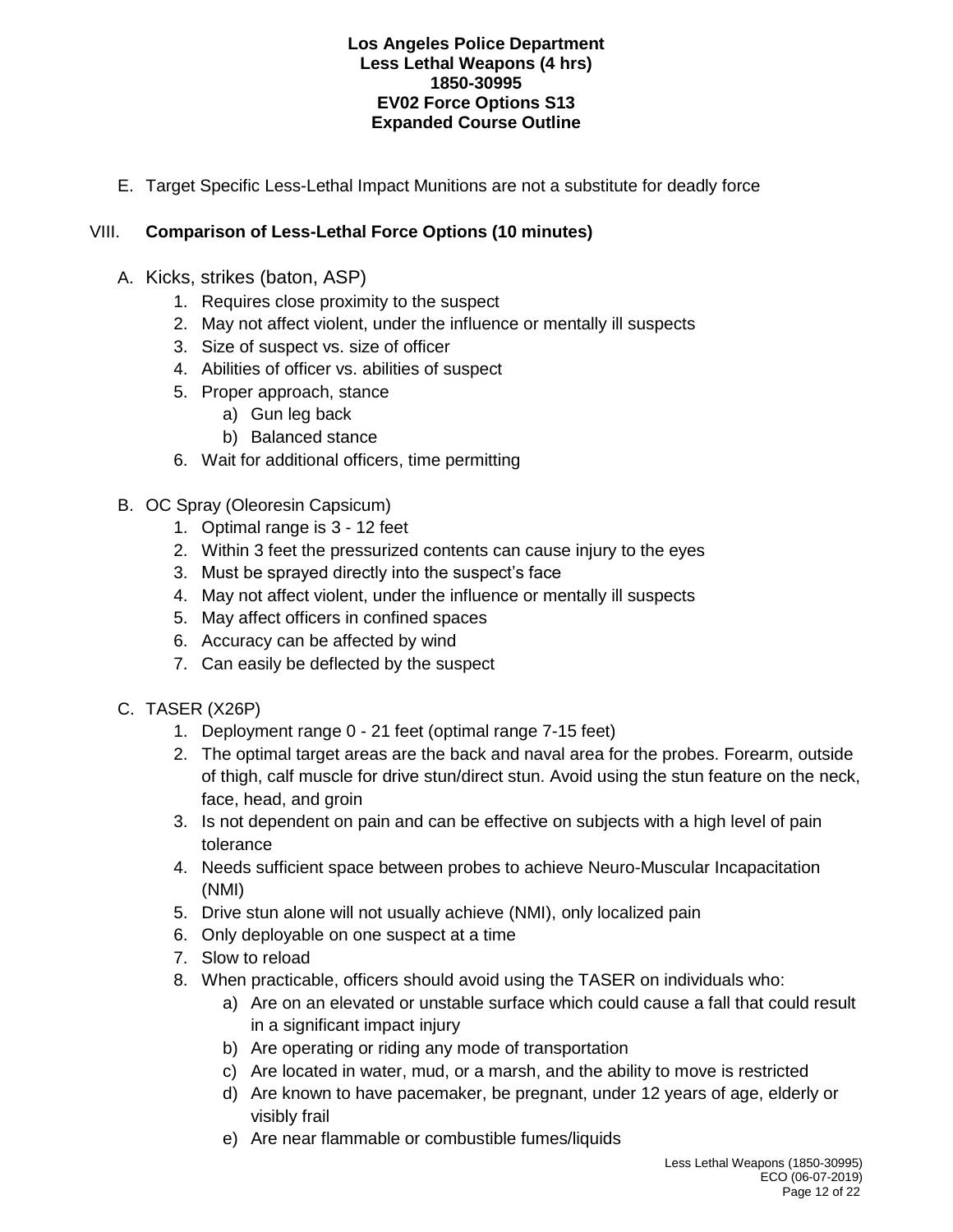- f) Are handcuffed, restrained, incapacitated, or immobilized, unless doing so is necessary to prevent them from causing serious bodily harm to themselves, or others, and if lesser attempts of control have been ineffective
- g) Are fleeing or running away, unless the suspect is an immediate threat to themselves or others (officers should continually assess the situation considering the most appropriate tactical plan)
- D. Remington 870 Beanbag Shotgun
	- 1. Recommended deployment range of 5-45 feet
	- 2. Accuracy and velocity decrease beyond 45 feet
	- 3. Has multiple-munition payload capacity which allows for quick follow-up discharges
	- 4. Multiple suspects can be rapidly engaged
	- 5. May be reloaded quickly
	- 6. Heavy or thick clothing may reduce effectiveness
	- 7. Heavy suspects with large body mass are less affected
	- 8. Small suspects with less body mass, elderly suspects and suspects with existing wounds are more susceptible to injuries
	- 9. Suspect characteristics which should be considered but, but do not prohibit using the beanbag shotgun:
		- a) Pregnant;
		- b) Elderly
		- c) Children
- E. 40mm Less-Lethal Launcher
	- 1. Recommended deployment range of 5-110 feet
	- 2. Very accurate less lethal option. The launcher's barrel is rifled which spins the projectile and stabilizes it, unlike the 37/38mm launcher.
	- 3. Single shot action. The manipulation skill of the officer determines the sustained rate of fire
	- 4. Officers should avoid deploying the 40mm LLL on individuals who:
		- a) Are on an elevated or unstable surface which could cause a fall that could result in significant impact injury;
		- b) Are operating or riding any mode of transportation; OR
		- c) Are known to be pregnant, under 12 years of age, elderly or visibly frail

## IX. **Tactical Evaluation of Target Specific Less-Lethal Munitions (15 minutes)**

# A. **Tactical Considerations**

## 1. **Suspect Characteristics**

- a) Size of suspect versus size of officer
- b) Clothing or body armor worn by the suspect
- c) Altered mental state which prevents the suspect from feeling pain
- d) Under the influence of drugs and/or alcohol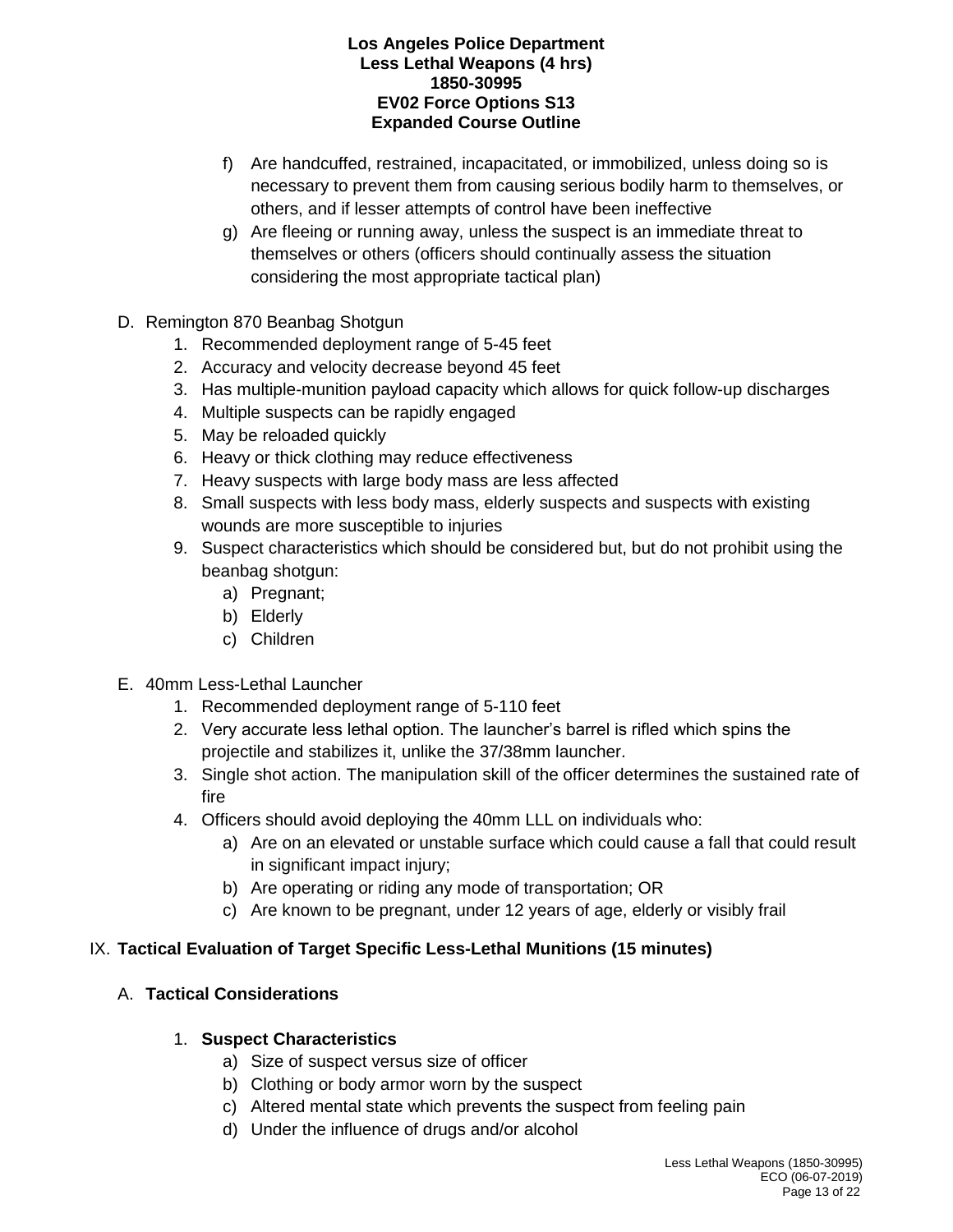- e) Any known history of mental illness
- f) Age and/or physical condition of the suspect

## 2. **Situational Variables**

- a) Suspect's access to weapons
- b) Suspect's ability to retreat or escape
- c) Potential for injury to citizens, officers or subjects
- d) Bystander's involvement
- e) Background/ Foreground
- f) Distance
- g) Cover

## 3. **Resources**

- a) Availability of back-up officers (can the suspect be distracted until back-up units arrive)
- b) Availability of additional force options
- c) Availability of Airship
- B. If tactically and environmentally feasible, Target Specific Less-Lethal Impact Munitions should be deployed from a position of cover with a designated cover officer.
- C. The 40mm LLL officer or Beanbag Shotgun officer alerts other officers when ready to fire by shouting or broadcasting either, "40mm Ready!" or "Beanbag Ready!".
- D. The primary officer gives the clear to fire signal by shouting or broadcasting either, "40mm Standby!" or "Beanbag Standby!"
	- 1. This alerts the officers at the scene that the firing of either the 40mm LLL or Beanbag Shotgun is imminent.
	- 2. Intended to avoid an incident of "contagious fire".
- E. Assessment between rounds is critical. Officers should evaluate the effectiveness of every round
	- 1. Officers should avoid continually firing at the same area.
	- 2. If shots to the naval area or belt line do not appear to be effective, then a leg, arm or hand may be a viable alternative
	- 3. If control is not achieved and it appears that the Super Sock round or 40mm eXact iMpact rounds are not effective, even after changing target areas, officers must assess the viability of an alternate force option
	- 4. Additionally, officers should continue to assess the suspect's actions and the effectiveness of each force option used
	- 5. The continued use of the Less-Lethal Impact Munitions that do not gain compliance from the suspect may be reasonable based on the tactical situation
		- a) Stopping or delaying a self-mutilating suspect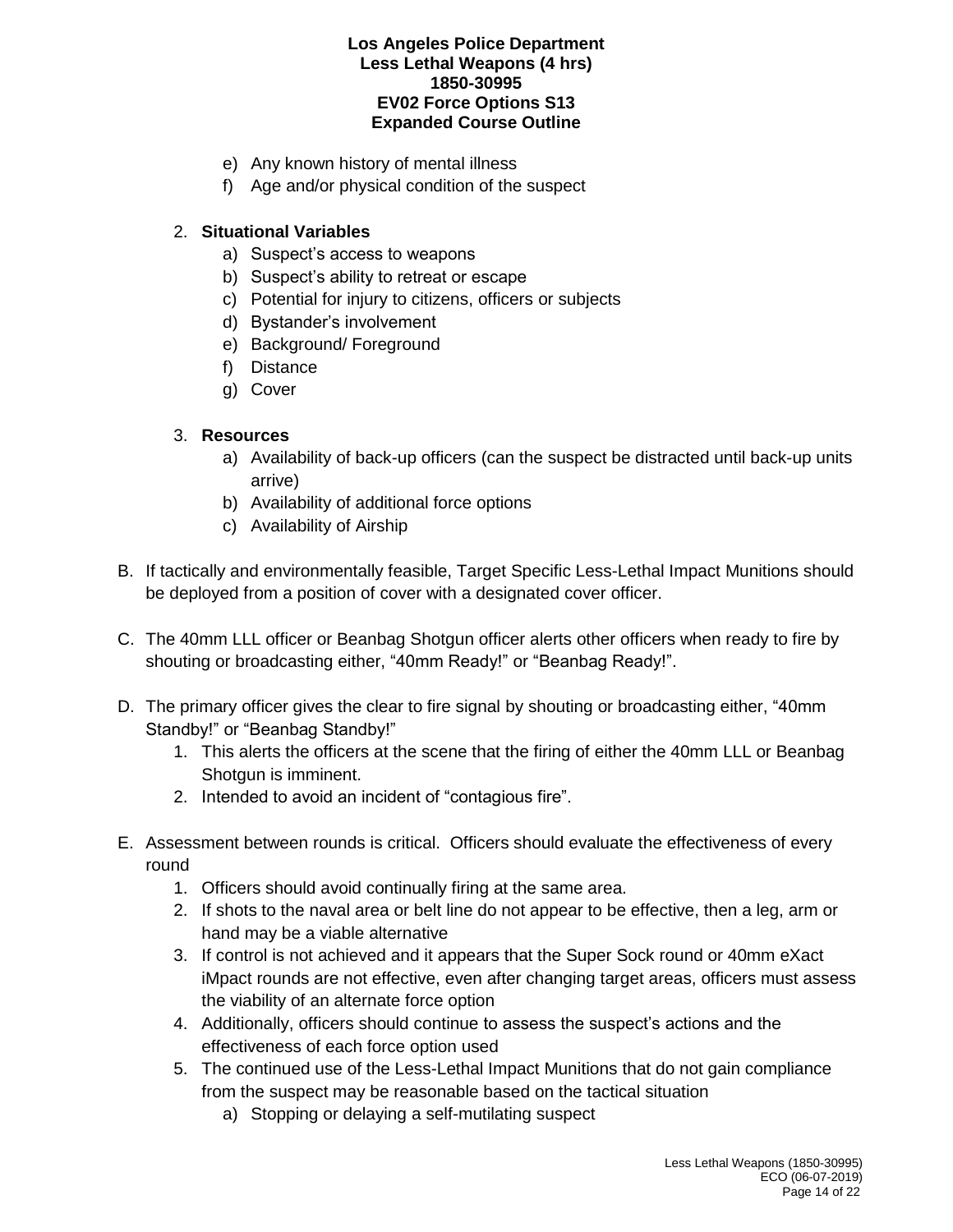- b) Preventing the situation from escalating to deadly force (i.e. preventing a suspect from reaching a gun)
- F. Generally, Target Specific Less-Lethal Impact Munitions should not be deployed on a fleeing suspect. There is a much greater likelihood of striking the suspect in the prohibited areas, resulting in serious injury, or missing the suspect entirely, resulting in a secondary projectile which can cause unintended injury to others and/or damage to property. Officers should:
	- 1. Continue pursuing until the suspect is contained
	- 2. Assess the situation and consider an alternative plan
	- 3. Request additional resources as needed

## X. **Medical Treatment (5 minutes)**

- A. Any person struck by either the 40mm eXact iMpact round or the sock round shall be transported to a Department-approved facility for medical treatment prior to booking.
- B. The person should be carefully monitored for signs of distress.
- C. If a medical emergency exists, officers shall request a rescue ambulance to respond to their location
- D. When in doubt, call an RA out.

# XI. **Photographs (5 minutes)**

- A. Supervisors shall photograph all visible injuries
- B. Supervisors shall photograph all complained-of injuries, even when there is no evidence of injury.
- C. Do not use your personal cell phone to take photographs

# XII.**Animals (5 minutes)**

- A. Target Specific Less-Lethal Impact Munitions may be used to control vicious animals
- B. Officers should consider the tactical situation and also consider other options

# XIII. **Tactical Discharge Considerations (5 minutes)**

- A. A tactical discharge is the purposeful discharge at an object to assist officer in a tactical situation, such as to disable lighting or break windows.
- B. Tactical discharges of Target Specific Less-Lethal Impact Munitions are allowed but are not recommended due to the fact that they may cause secondary impacts.
- C. In the event of a tactical discharge, it should be communicated to all officers at scene.
- D. Tactical Discharges of Less-Lethal Impact Munitions are not recommended when:
	- 1. May cause spalling (fragments of broken material from the impacted object)
	- 2. May injure persons behind the intended object (e.g. a person standing or sitting behind a window)
- E. Generally, not effective against tinted car windows or streetlights.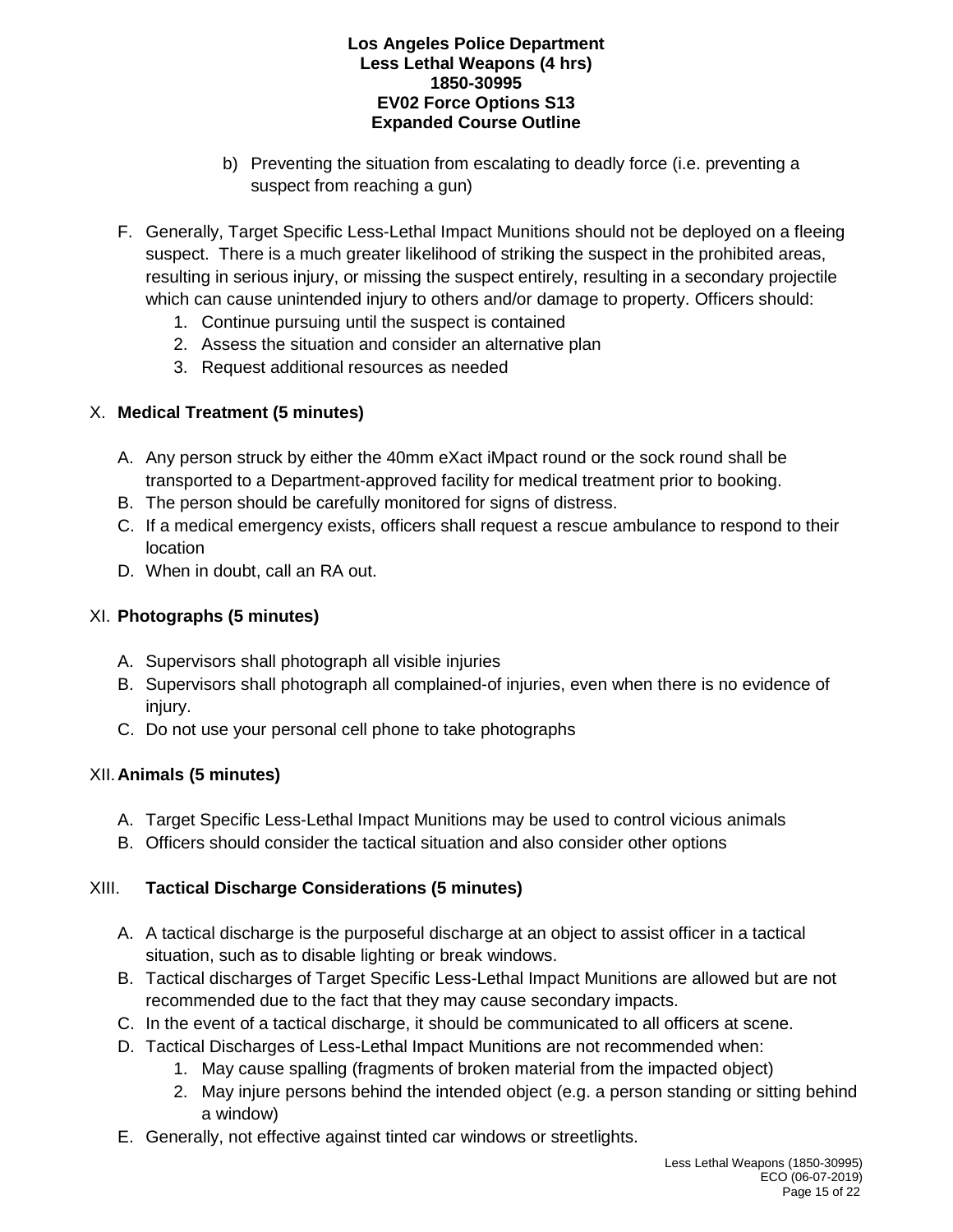- F. If the discharged round is ineffective, officers should consider other options.
- G. Officers must be prepared to give the rationale behind their decision to fire.

# XIV. **Reporting (5 minutes)**

The use of either the 40mm LLL or Beanbag shotgun for any reason other than an approved training exercise shall be documented according to established Department procedures

- 1. When the suspect is struck, document the incident on the Non-Categorical Use of Force Report, Form 1.67.05.
- 2. Document the incident on an Employee's Report, Form 15.07.00 for any of the following:
	- a) The round is fired at a suspect, but misses;
	- b) Firing at animals;
	- c) Lost/ damaged Beanbag rounds;
	- d) Tactical discharges

# XV.**Crowd Control (5 minutes)**

- A. Less-Lethal Impact Munitions may be used in crowd control situations against a single subject/ suspect as a target-specific less-lethal option
- B. Requires approval from the Incident Commander or Squad Leader
- C. Use-of-Force reporting are the same as in any other use-of-force incident

# XVI. **Combative Suspect Control Team (CSC Team) (20 minutes)**

- A. Command and Control
	- 1. Four key components to Command and Control:
		- a) Active leadership- Using clear, concise, and unambiguous communication to develop and implement a plan, direct personnel, and manage resources
		- b) Using available resources- Identifying and managing those resources that are needed to plan and implement the desired course of action
		- c) Accomplishing tasks- Breaking down a plan of action into smaller objectives and using personnel and resources to meet those objectives
		- d) Minimize risk- Taking appropriate actions to mitigate risk exposure to those impacted by the incident, including the community and first responders
	- 2. Initial Responsibility
		- a) Establish Command and Control and begin the process to develop a plan of action;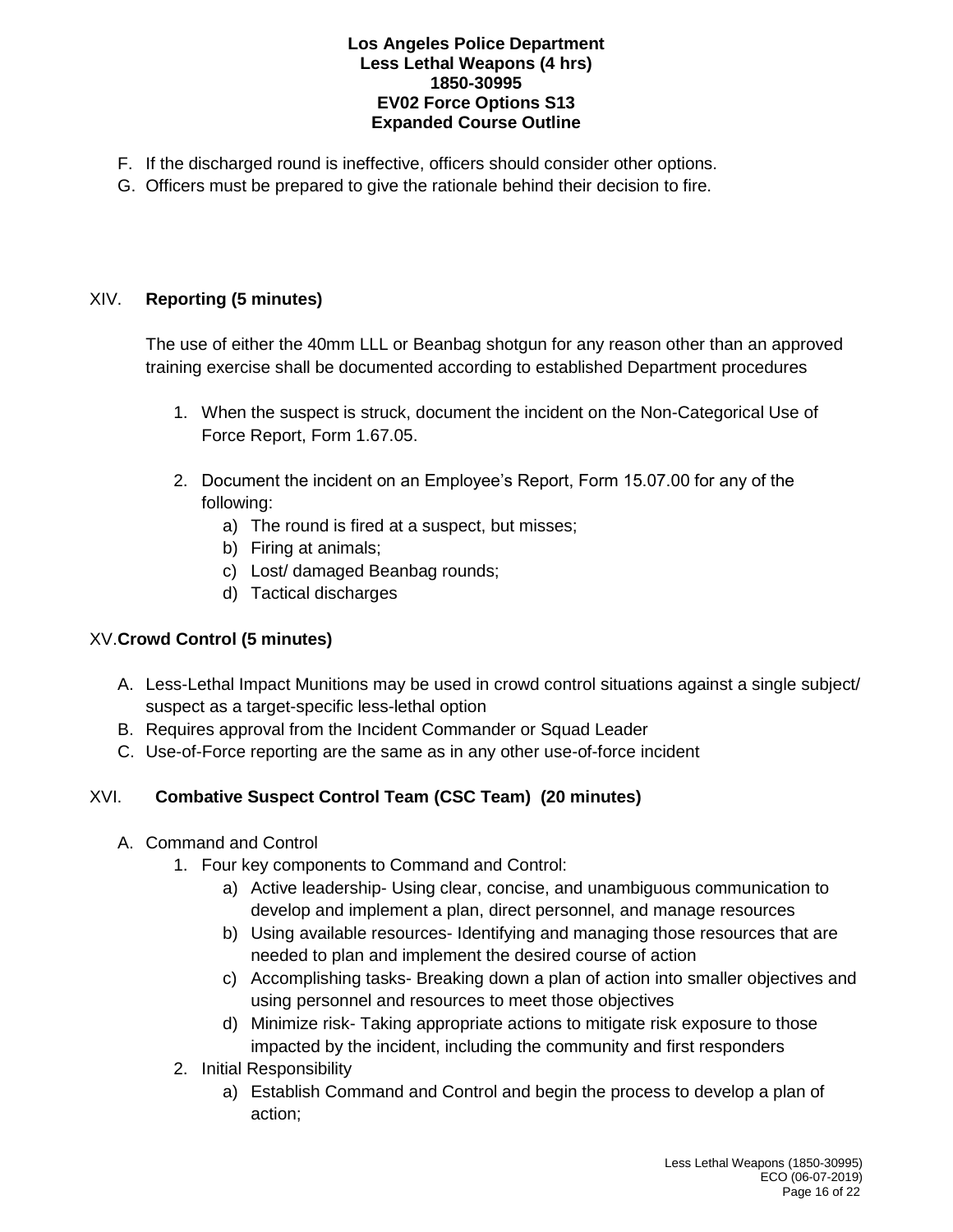- b) Direction and guidance of subordinate personal, which includes but is not limited to:
	- (i) Ensuring reasonable numbers of Designated Cover Officers (DCO) for both lethal and less-lethal cover;
	- (ii) Reducing over-response or over-deployment to specific duties and responsibilities;
	- (iii) Maintaining officer safety through personnel location and assignment.
- 3. Individual Officer Responsibility:
	- a) Identify who is the Incident Commander (IC);
	- b) Be ready for, and receptive to, direction and orders from the IC;
	- c) Assessing their role continuously during a critical incident.
- 4. Preliminary Considerations;
	- a) Preservation of Life;
	- b) Making decisions;
	- c) Establishing Command and Control;
	- d) Incident Command System;
- 5. Supervisor's Responsibility
	- a) Shall take responsibility for exercising Command and Control;
	- b) Shall declare themselves the IC until relieved by a higher authority;
	- c) Communicate the transfer of command to all personnel involved.
- B. Deployment:
	- 1. The fundamentals of the Combative Suspect Control Team utilizing Target Specific Less-Lethal Munitions remain consistent with training that recruits/officers have already received regarding CSC Teams. Remind the recruits/officers of their previous training.
	- 2. If officers determine that they require either the Beanbag Shotgun or 40mm LLL, they should request, "Code Sam" or "Code Sam 40", along with a supervisor.
	- 3. Officers should consider carrying the Beanbag Shotgun or 40mm LLL with them on calls where it may be needed to eliminate the delay of having to return to their vehicle or waiting for another equipped unit to respond.
	- 4. Only officers certified by the Department on the Beanbag Shotgun and 40mm LLL may deploy them.
	- 5. Upon arrival to the location of a Code Sam or Code Sam 40 request, load the chamber.
	- 6. If time allows, load an additional round into the magazine tube of the Beanbag Shotgun to top it off.
- C. Roles/ Responsibilities:
	- 1. Team Leader
		- a) Generally, a Supervisor if available, or senior officer at scene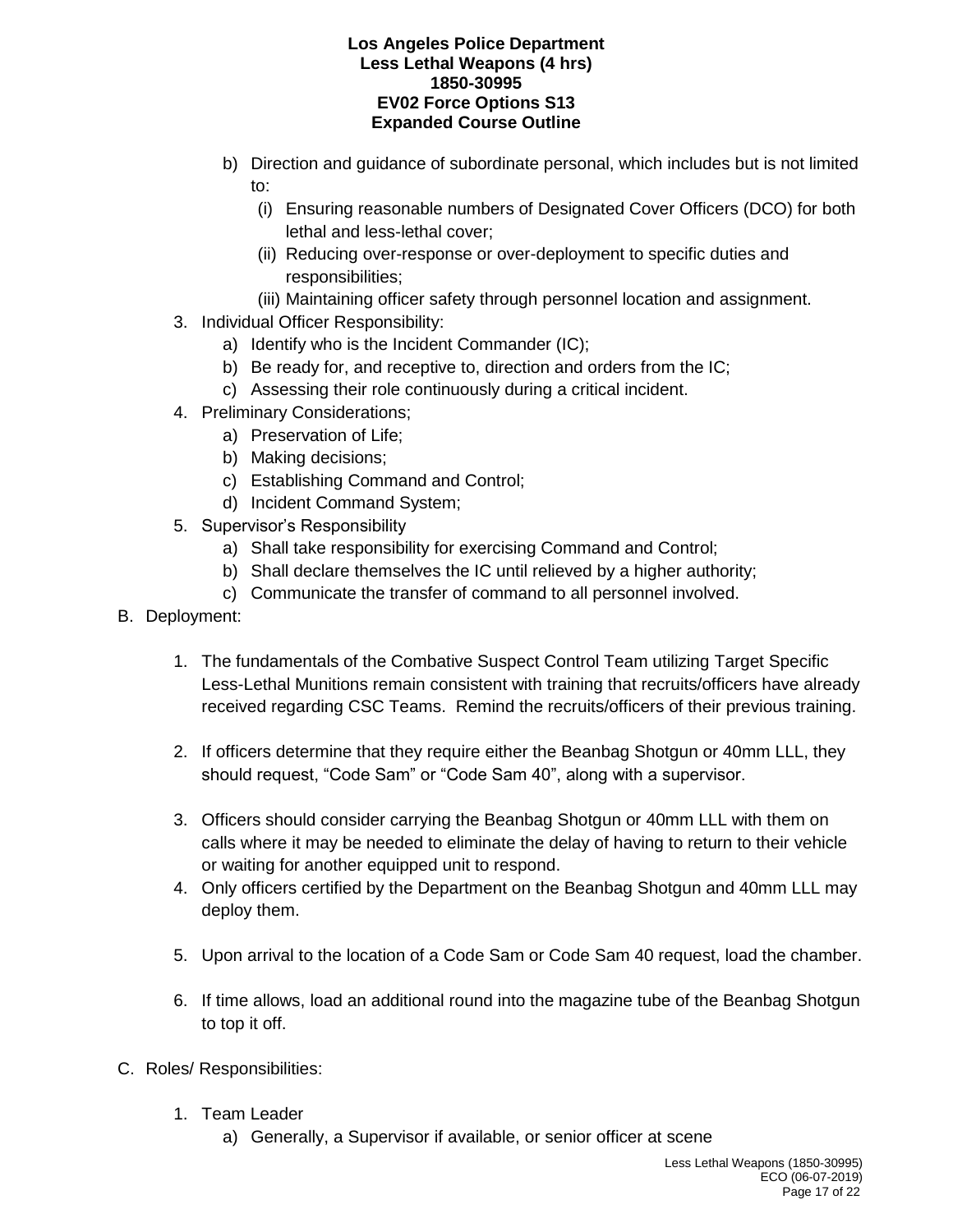- b) Coordinates the team deployment and movement
- c) Determine if verbal warning to the suspect(s) is feasible or not
- d) Gives the clear to fire signal, "Beanbag/40mm, standby. Beanbag/40mm, standby"
	- 1) Alerts other officers at scene that the Beanbag/40mm is about to be fired.
	- 2) Reduces the risk of officers believing that an actual firearm is being discharged.
	- 3) This command does not satisfy the verbal warning requirement.
- e) Evaluates the effectiveness of each round as a force option
- 2. Beanbag/40mm officer
	- a) Deploys the Beanbag Shotgun/40mm LLL
	- b) Is responsible for maintaining proper distance from the suspect.
		- 1) Beanbag Shotgun, recommended 5 feet to 45 feet
		- 2) 40mm LLL, minimum 5 feet to 110 feet
	- c) Notifies the Team Leader when they are ready to deploy by advising, "Beanbag ready" or "40mm ready".
	- d) Evaluates the tactical situation and is responsible for discharging the Beanbag Shotgun/40mm LLL within Department policy
	- e) Should avoid coming into physical contact with the suspect/subject, regardless if the Beanbag Shotgun/40mm LLL is carried or slung.
- 3. Contact/verbalization officer
	- a) Gives commands to the suspect/subject
	- b) Utilizes Tactical De-escalation Techniques to try and gain voluntary compliance from the suspect/subject
- 4. Cover officer
	- a) Designated to utilize lethal force if necessary
	- b) Provides cover for the team
- 5. Other force options officers
	- ➢ Responsible for the proper deployment of OC spray, TASER, etc.
- 6. Arrest Team

### XVII. **Target Specific Less-Lethal Impact Munitions Deployment (90 minutes)**

## A. *PRACTICAL APPLICATION:* **Beanbag Shotgun/40mm LLL**

Purpose: To familiarize students with the 40mm LLL and provide them with the opportunity to deploy it, along with the Beanbag Shotgun on a dummy target from varying distances.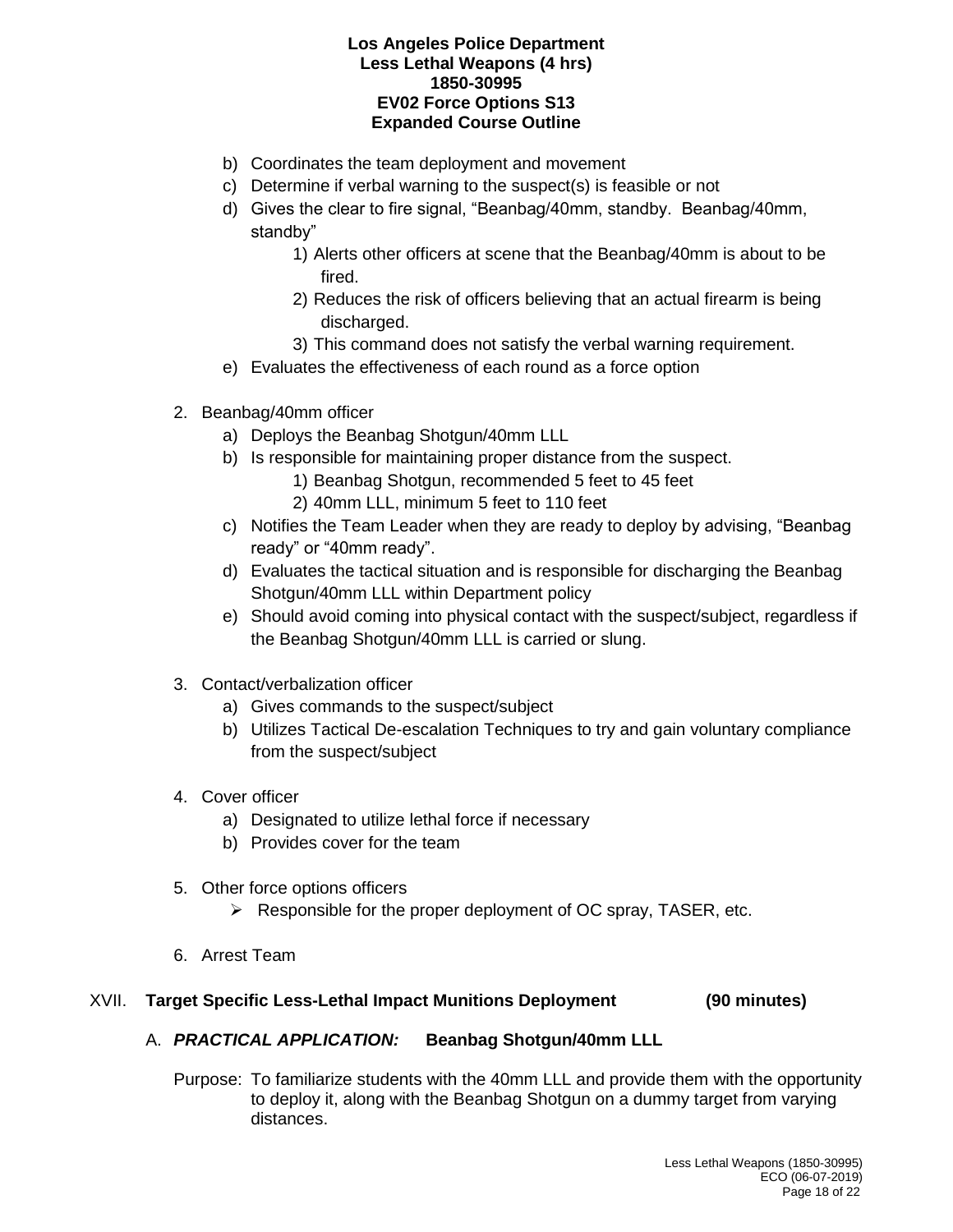This drill should provide the opportunity to coach the student through their mistakes and assist them in performing the appropriate communication, manipulation and deployment skills required during practical application on the range, as well as use in the field. This should be a positive learning experience for all involved.

As the instructor, your goal is to ensure the students have developed the skills necessary to properly deploy Target Specific Less-Lethal Impact Munitions in accordance with the law and Department Policy.

### B. **Resources Needed:**

- 1. Beanbag Shotguns
- 2. 40mm Less-Lethal Launchers
- 3. Live Beanbag/40mm rounds
- 4. Red/Orange inert handguns
- 5. Eye and ear protection
- 6. Numb John's
- 7. Cuff Man
- 8. Moveable cover

### C. **Procedures: Learning Activity 1 – Practical Application**

- 1. This activity is conducted on the range
- 2. Ensure that the instructor to student ratio is 1:5
- 3. Have the students bring the necessary equipment, including eye and ear protection, to the range
- 4. Assemble the students together near the center of the range
- 5. Point out the importance of being able to safely and effectively manipulate the Less-Lethal Launchers
- 6. Reinforce the importance of safety, especially keeping the trigger finger off the trigger, during all manipulations
- 7. Demonstrate the skills necessary to conduct the drills successfully

### D. **Description**

- 1. Two "Numb John's" will be set up at the 3-yard (21 foot) line.
- 2. Cover will be set up at the 17-yard (51 foot) line in front of the "Numb John's".
- 3. One student will conduct a 6-point Safety on a Beanbag Shotgun in front of his/her class and another will inspect the 40mm LLL in a similar manner.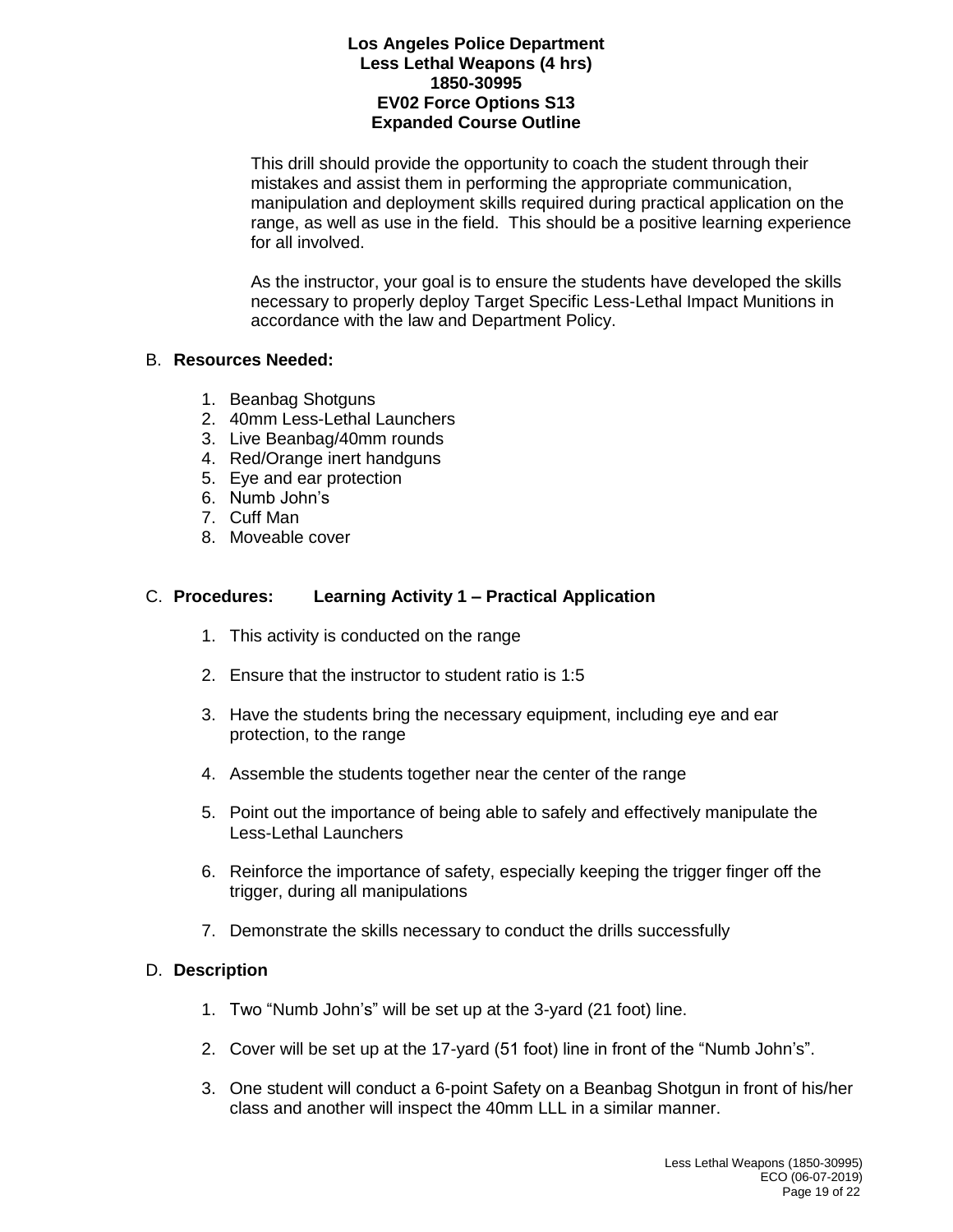- 4. Each student will be given (2) Beanbag rounds and (2) 40mm Sponge rounds for the practical application.
- 5. Divide the class into two groups and provide each with a Beanbag Shotgun, 40mm LLL and inert pistol.
- 6. Each group will form students into groups of three, which will contain a cover officer, Less-Lethal force officer and a Team Leader/verbalization officer. Each student will rotate so they will participate in each role. The groups will be advised that the suspect is holding a baseball bat. The instructors will ensure that the students are giving the proper verbal warning. After the warning the students will be advised that the suspect is not responding to commands and has raised the bat and started walking in their direction. The students will fire the Beanbag rounds, assessing after each one.
- 7. The instructor will ensure that the warning was appropriate and that the students are striking the designated target areas.
- 8. Once everyone has participated in each of the roles, the cover will be moved back to the 25-yard (75 foot) line repeat the exercise from there with the 40mm LLL.

## E. **Key Learning Points:**

- 1. Communication between officers and the suspect
- 2. Verbal Warning
- 3. Target Areas

### F. *PRACTICAL APPLICATION:* **Combative Suspect Control Team (CSCT)**

Purpose: The students will understand the importance of communicating and forming together a Combative Suspect Control Team.

### G. **Procedures:**

- 1. This activity is conducted on the range
- 2. Ensure that the instructor to student ratio is 1:5
- 3. Have the students bring the necessary equipment, including eye and ear protection, to the range
- 4. Assemble the students together near the center of the range
- 5. Discuss officer roles/responsibilities within the Combative Suspect Control Team.
- 6. Reiterate Tactical De-escalation techniques and the importance of communication during this type of incident.
- 7. Reinforce the importance of safety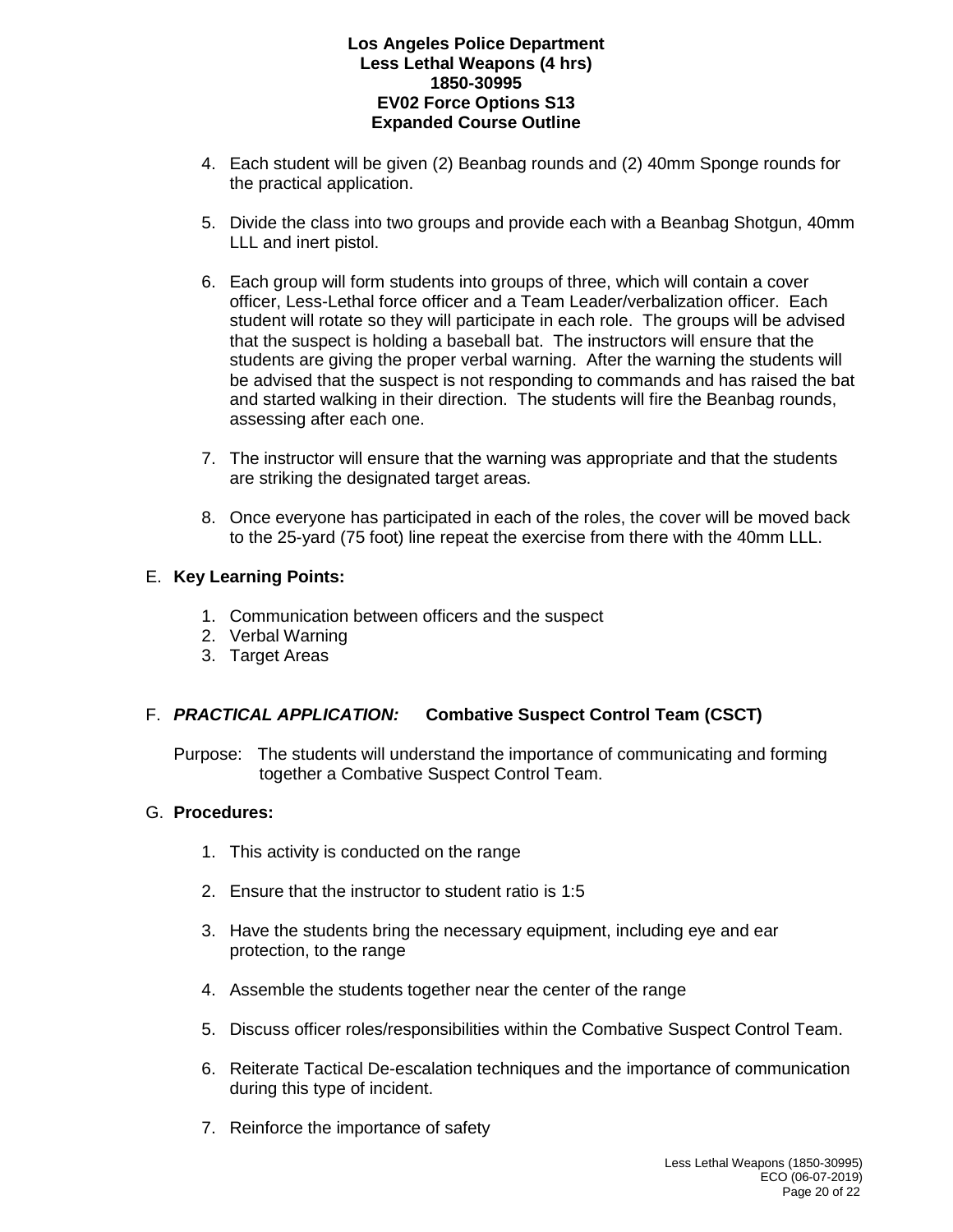### H. **Description**

- 1. The cuff man will be setup on the range with multiple pieces of cover setup between 35-65 feet away.
- 2. The cover will be setup to simulate vehicle deployment during a tactical incident.
- 3. The students can be broken down into groups of 5-10 officers to deal with the scenario depending on the size of the class.
- 4. The group will be provided available Less-Lethal force options with the focus being the decision to deploy either the Beanbag Shotgun or 40mm LLL depending on the situation.
- 5. A team leader (student) will be designated and given the radio call of a suicidal person armed with a knife. It will also be stated that the scenario will pick up where officers have already responded and are in position behind the available cover.
- 6. The Team Leader will designate which students will fill the positions in the CSCT and they will assume their places for the scenario.
- 7. An instructor will standby with a loaded 40mm LLL and a Beanbag Shotgun, loaded with (1) round for safety reasons, to hand to the designated Less-Lethal Launcher officer when called for.
- 8. Another instructor will control the "Cuff Man" using a rope, from a position where they can safely while observing the scenario.
- 9. The scenario will begin when the officers are in position and the Contact officer begins communicating with the suspect.
- 10. The instructor pulling the rope will verbally respond to the Contact Officer's commands/communication to the suspect.
- 11. The Team Leader will determine the best force option (Beanbag/40mm LLL) based on the tactical considerations they are presented with at that time and the instructor will give the selected Less-Lethal Launcher to the designated officer for deployment.
- 12. If the Beanbag Shotgun is selected, then the student will be instructed to simulate that it is fully loaded after deployment and to continue using it as they would in the field.
- 13. An instructor will advise the Team Leader that the suspect is no longer responding and has raised the knife while walking in the direction of the team.
- 14. After the students have completed the scenario by deploying the selected force option and placing hands on the suspect, the situation will be declared a code 4.